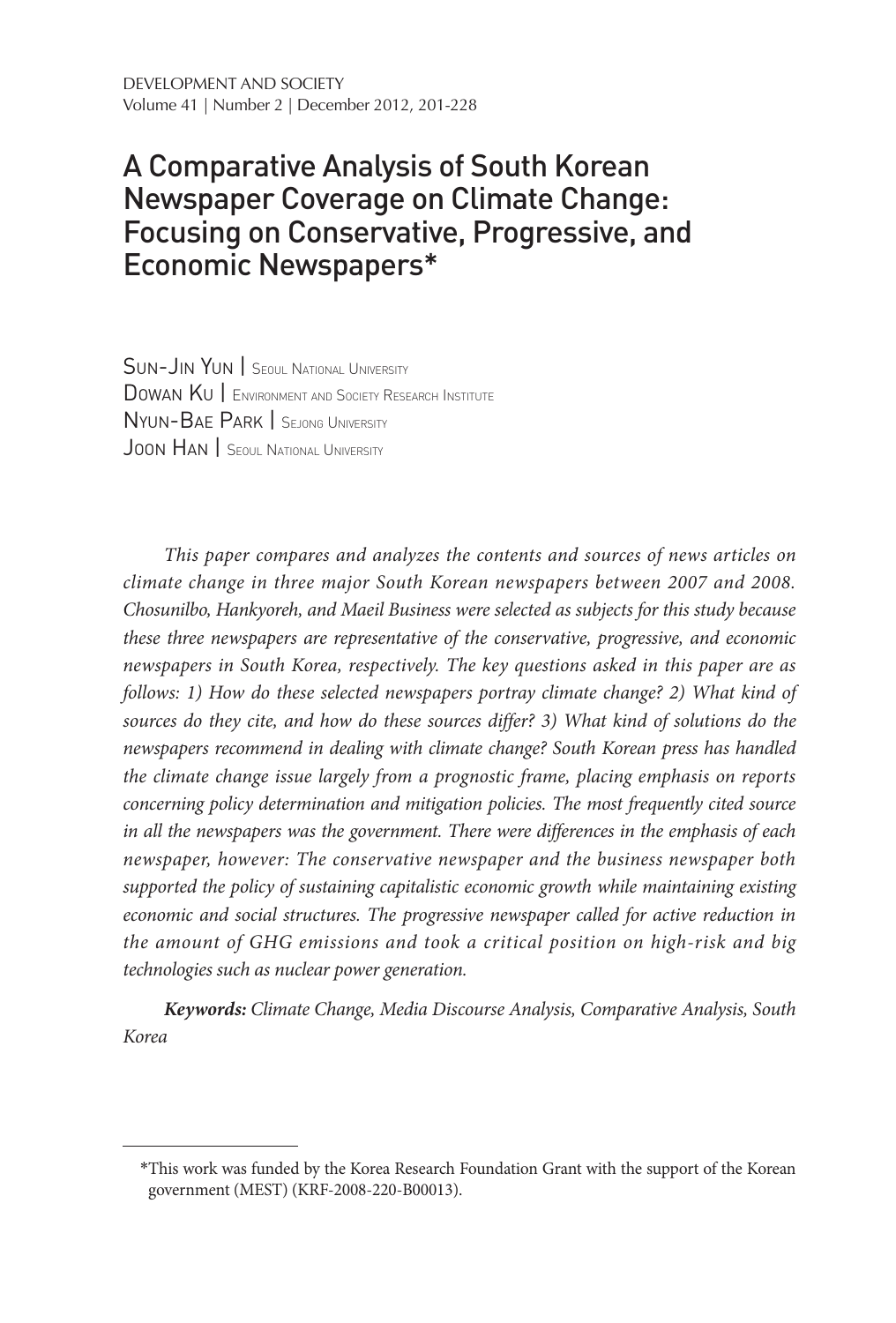### Introduction

Following the establishment of the United Nations Framework Convention on Climate Change (UNFCCC) in 1992, there has been a worldwide increase in newspaper coverage of climate change (Boykoff 2007, 2008; Boykoff and Mansfield 2008; Brossard, Shanahan, and McComas 2004; Carvalho 2005; Doulton and Brown 2009; Klinsky 2007; McDonald 2009; Olausson 2009; Zehr 2009). In 2007, news coverage skyrocketed after the Intergovernmental Panel on Climate Change (IPCC) announced its fourth assessment report (AR4) (Broadbent and Fisher 2010), accompanied by a drastic change in the overall content of climate change coverage. Whereas the global media of the 1990s and early 2000s was littered with publications that questioned the science behind climate change, coverage in the past decade has focused less on the credibility of the climate change scenario and more on dealing with solutions and policies (Zehr 2009).

The mass media plays an important role in publicizing socially important environmental problems and in initiating discussions about solutions (Olausson 2009). News coverage of climate science and policy has considerable impact on the public's understanding of relevant issues and has both direct and indirect implications for policy-making processes (Wilson 1995; Boykoff and Mansfield 2008; McDonald 2009). Thus, media analysis is a powerful method of exploring how environmental issues are able to gain social value through the interaction of various interest groups (Anderson1997). Media analysis does not focus on the story told by an article; rather, it studies the narration process of the article and the ways it is reconfigured by human, systematic, and technological networks. From this perspective, we analyzed how the mass media in South Korea frames climate change, kinds of contents it includes, and types of speakers it cites.

South Korea maintains a unique status with regard to international climate change policy because it belongs to the OECD but is categorized as a non-Annex I country under the UNFCCC and is under international pressure to take more active climate actions. Because of its unique position, South Korea's response to climate change and its role in international negotiations may have significant impact on developing and advanced developing countries. Consequently, domestic media coverage of the climate change issue has grown steadily. In this context, it is meaningful to examine the construction of South Korea's discourse on climate change through news media venues.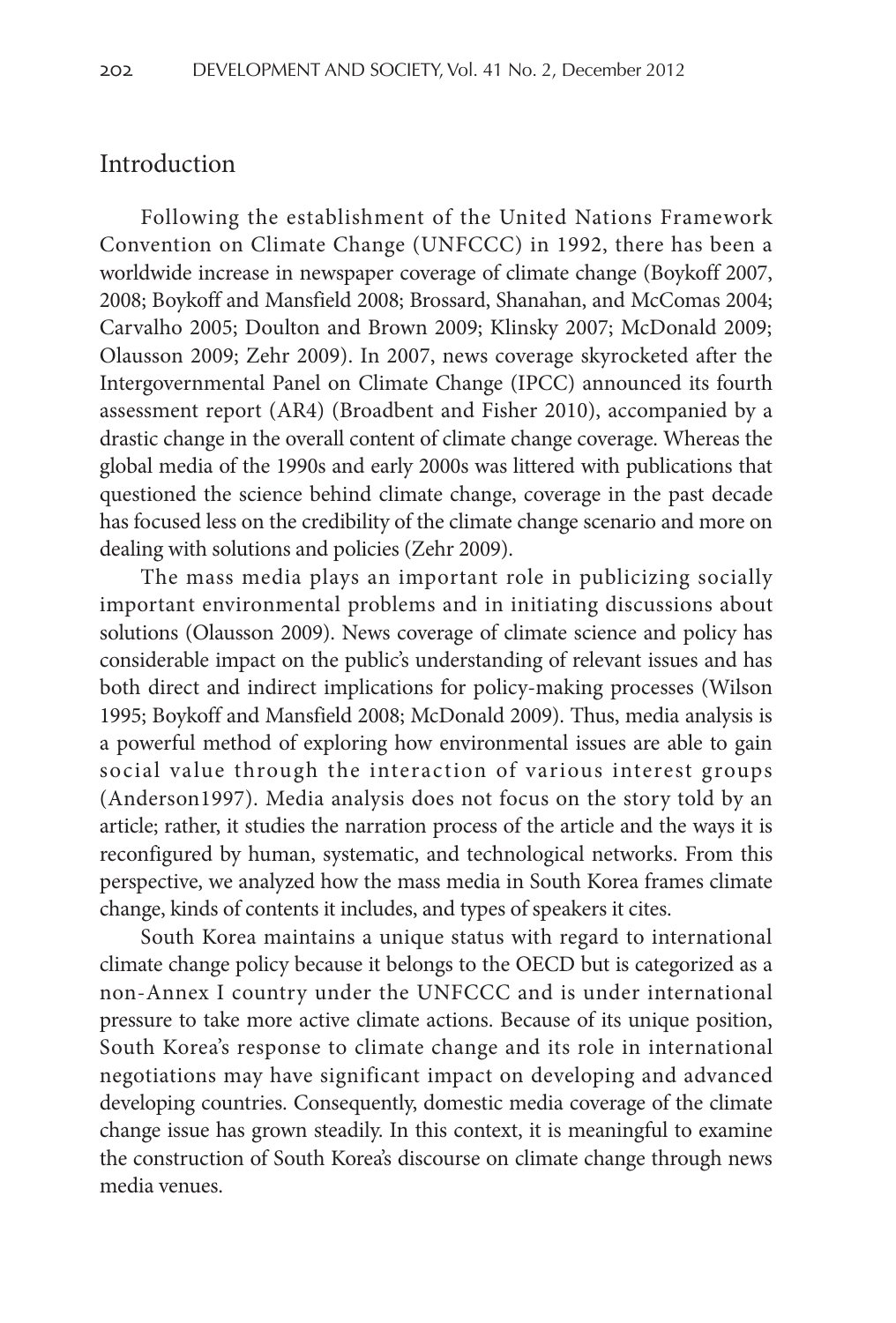What perspectives constitute South Korea's view on climate change? Do South Koreans view it as a scientific and ecological issue, a socio-economic issue, or both? Which organizations and speakers are most commonly cited? What kind of solutions do they suggest for dealing with climate change? By answering these questions, this study draws a general map of the discursive environment surrounding climate change in South Korea. Because it has implications for the policies, societies, and economies of all nations, climate change is already a core part of global politics, making the analysis of its underlying discourse a significant undertaking.

This study approaches the above questions through analysis of articles related to climate change in three major South Korean newspapers from 1995 to 2008.<sup>1</sup> In particular, this study focuses on 2007 and 2008, the two years that saw a rapid increase in the number of relevant articles. Relevant articles from 2007 and 2008 account for nearly 50 percent of the total number of published articles related to climate change from 1995 to 2008. In addition, a number of important policy events occurred between 2007 and 2008: Internationally, the Bali Road Map was adopted in COP-13, the AR4 was announced by IPCC, and the Nobel Peace Prize was jointly awarded to IPCC and Al Gore; domestically, a turnover in political power led to an announcement made by the Lee Myung-bak administration that set "low-carbon green growth" as the national goal.

# Background of Climate Discourses in South Korea, and Study Questions

#### *Background of Climate Discourses in Korea*

Apart from Mexico, South Korea is the only country awarded the status of non-Annex I Party among OECD member countries. However, in terms of greenhouse gas (GHG) and accumulated emissions, South Korea struggles to assert its status as a developing country. As of 2008, its rate of annual  $CO<sub>2</sub>$ emissions from fuel combustion is sixth among OECD member countries and ninth in the world (IEA 2010), and its accumulated emissions (1850- 2002) rate is 23rd in the world (WRI 2005). South Korea's carbon emissions

<sup>&</sup>lt;sup>1</sup> We tried to analyze the trend of newspaper reports since 1992 when the UNFCCC was adopted in Rio instead of since 1995, but this was not feasible due to the fact that *Maeil Business* and Korea Integrated News Database System (KINDS) began to provide articles online as of 1995.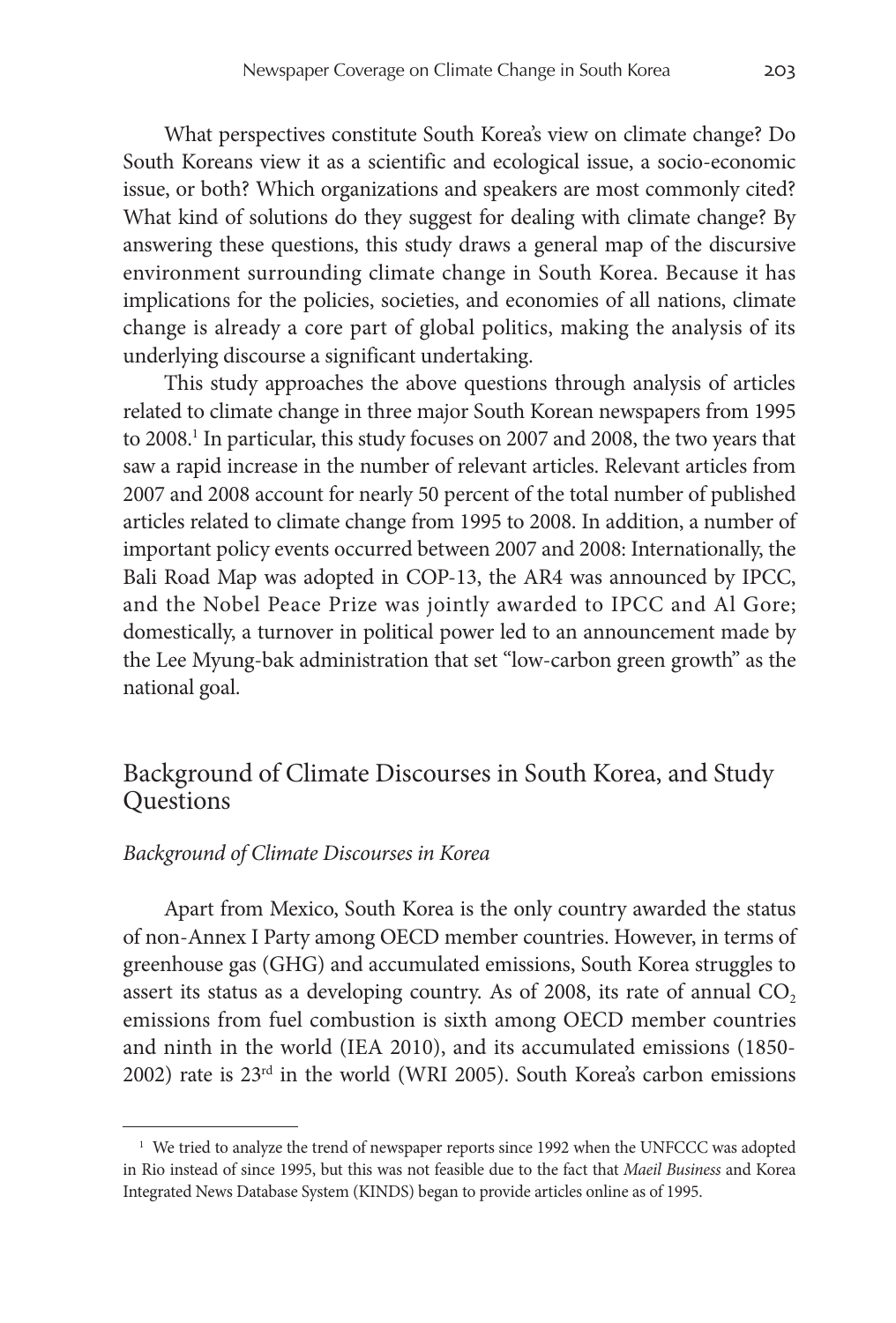per capita ranked 13<sup>th</sup> among OECD member countries and 26<sup>th</sup> in the world in 2008. Its 103 percent increase in emissions from 1990 to 2007 was also the highest in OECD member countries. South Korea's emissions status results from the energy-intensive industrial structure and rapid economic growth. Regarding climate change, South Korea is quickly moving from being a creditor nation to a debtor nation, and is thus expected to participate in emissions reduction duties in the post-Kyoto system.

South Korea entered into the UNFCCC in 1993 and submitted the 1<sup>st</sup> National Communication to the UNFCCC in 1998. The Comprehensive Plan on Combating Climate Change has been prepared every three years from 1999 to 2007 (the first, second, and third), and it has been prepared every five years since 2008 (the fourth). From 1999 to 2007, Republic of Korea's responses to climate change policies were fairly modest and protective because of its concern about the economic burdens of climate change policies. The transition of leadership from the Roh Moo-Hyun government to the current Lee Myung-bak government in February 2008 brought with it a change in these national policies. South Korea's new proactive stance on climate change coincides with increased international climate change activity since the year 2000. Climate change gained presence as an important issue in international gatherings and policies, representative of which are the G8 Summit and the 2005 Kyoto Protocol. President Lee, in his August 2008 speech for the 60<sup>th</sup> anniversary of national independence, announced a policy of lowering carbon emissions coupled with "green" economic growth as a "new national development paradigm." Prior to this event, President Lee announced at the G20 held in Toyako, Japan in July 2008 that Korea will be an "early mover" with regard to climate change response and promised to establish a GHG reduction target by 2009.

In addition, the Korean government has defined nuclear power as an option for low-carbon green energy and has supported its expansion as one of the most important climate mitigation options under the reasoning that nuclear energy is carbon-free and supplies abundant electricity at affordable prices (Yun 2012). Nuclear energy use in Korea has been expanded due to limited domestic fossil fuel resources, growing energy needs, and the desire to export nuclear technologies as a new growth engine. Currently, however, climate change legitimizes nuclear expansion as a proper response to climate change.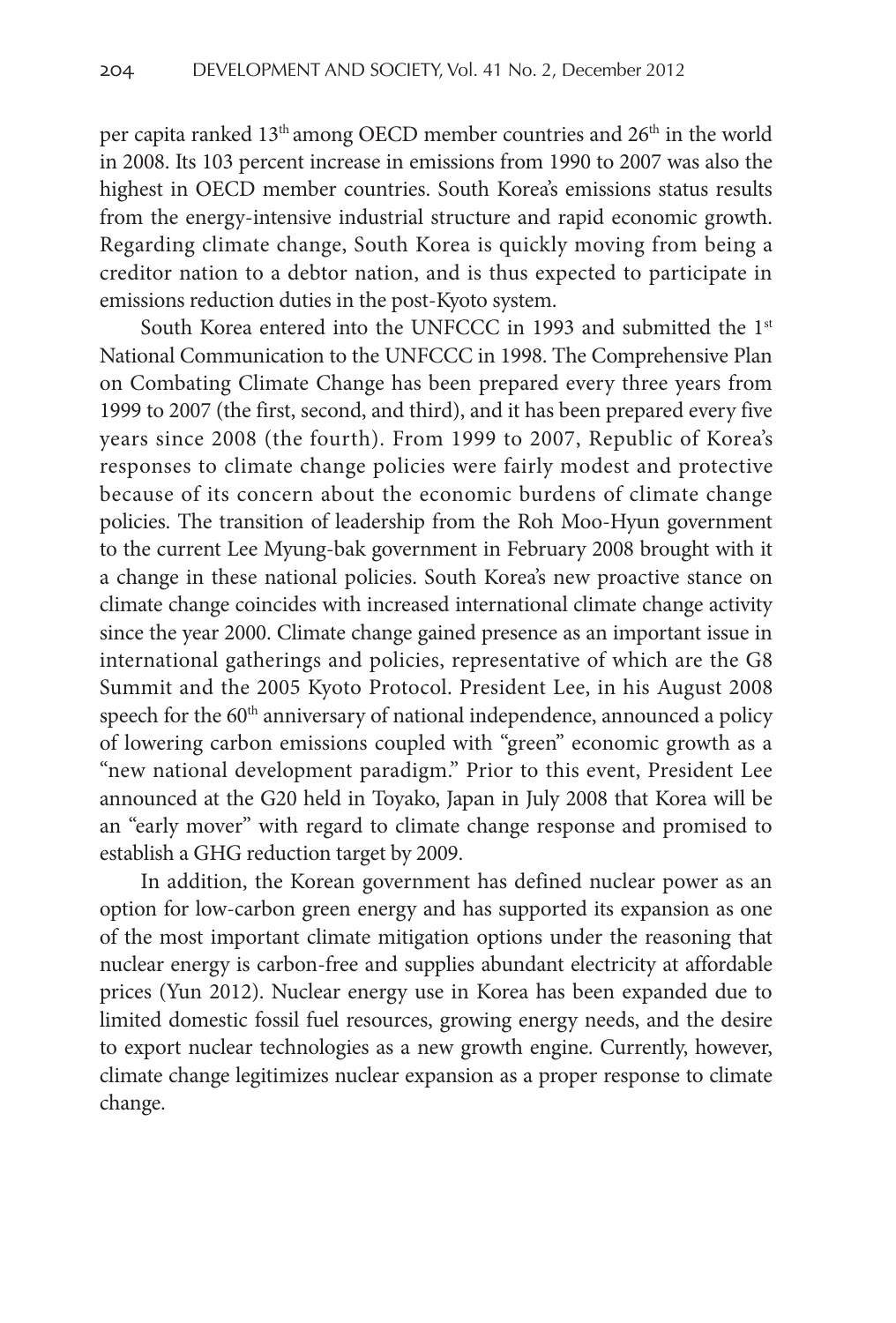### *Study Questions*

Is discourse around climate change made up of neutral frames, such as "our common future," that avoid explicitly conservative or progressive stances, or has it become a discourse that reifies partisan political divisions? Does climate change unite or divide socio-economic classes in terms of the stakes of climate change action? Ulrich Beck (1992) describes a situation in which all classes and groups share risks from catastrophes, such as the Chernobyl disaster, as contributing to the formation of a "risk society." From this perspective, the climate change issue can be presented by global discourses that go beyond socio-economic differences. From the perspective of environmental justice (Tokar 2010; Ikeme 2003), we find that climate change, as a global risk, has implications and consequences that are unequally distributed across multiple lines of difference, only one of which is the socioeconomic status of the communities it threatens. Thus, as long as global society's social structure remains one of inequality, risks and benefits will remain unequally distributed. In regards to the controversial issue of climate change, however, what position has been taken by Korean newspapers? Which aspect of climate change have they emphasized—the common aspect of climate threat, or its unjust and unequal aspect? Do Korean newspapers see climate change as a matter requiring social restructuring or technological treatments? In light of both theoretical and practical concerns about climate change in these contexts, this study addresses the following three questions.

*Question 1.* What frames constitute coverage of climate change in South Korean newspapers?

The media molds the general public's perception of society and important issues through "framing" (Han 2001).<sup>2</sup> The function of framing can be understood as that of a vista or window which defines the limit of important questions, channeling attention to the most crucial factors (Tankard et al. 1991). For example, British and American media analysis of climate change has focused heavily on the debate over the validity of claims about the reality and threat of climate change. During the George W. Bush administration in the U.S., American television took a seemingly balanced

<sup>&</sup>lt;sup>2</sup> On the other hand, the media delivers information neutrally and objectively but tends to convey particular interests and values (Phillips and Hardy 2002).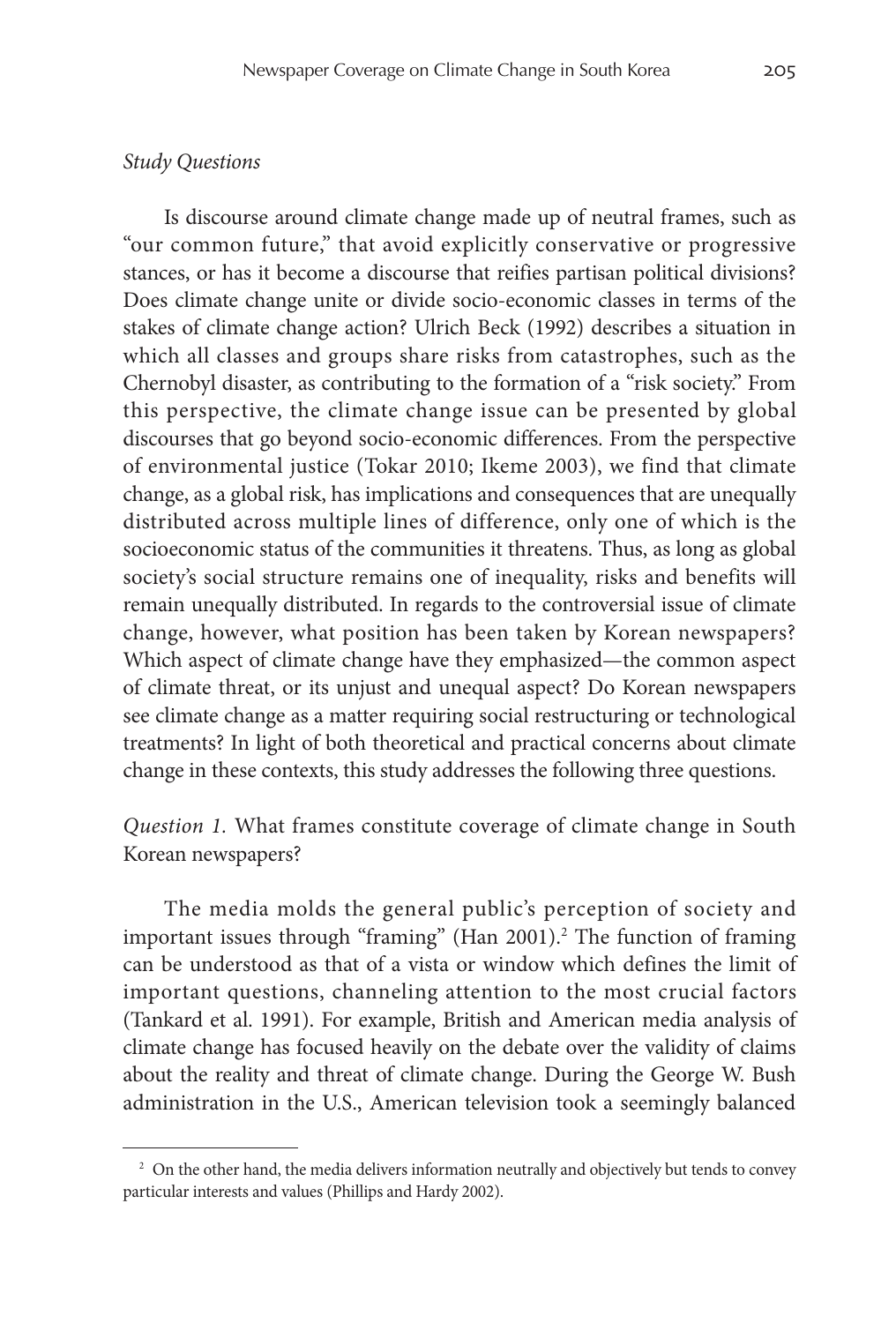stance by portraying both sides of the debate on whether mankind is responsible for climate change or not (Kuban 2008). English tabloids diverged from the stance held by major newspapers, conveying both sides of the question and reporting in agreement with the consensus of the scientific world (Boykoff and Mansfield 2008). An analysis of a number of respected newspapers in the United Kingdom and the United States revealed that the U.S. media used frames that contradicted the claims made by the scientific world, but this trend diminished with time. Another analysis found that major British newspapers agreed with the consensus of the scientific world in that climate change was a viable, and serious, global problem (Boykoff 2007). In British papers, discourse about climate change as a serious problem was found predominantly in progressive newspapers, while conservative papers tended to see climate change as a beneficial phenomenon and covered debates over development-related issues that were portrayed as more important than environmental concerns (Doulton and Brown 2009).

Further, media discourse on climate change is considerably influenced by governmental discourse on the subject. At the beginning of the twentyfirst century, U.S. moved away from the dispute of "uncertainty," which pitted environmental issues against economic development issues, to adopt a hybrid frame that positions climate change policy as going hand-in-hand with economic policy. This trend mirrors the concurrent shift in the U.S. climate change policies (Zehr 2009). In the United Kingdom, newspaper and government discourses diverged, with most media coverage informed by a neoliberal framework that failed to criticize the consequences of unfaltering economic growth and consumption or to engage issues of international inequity (Carvalho 2005). In another example, Swedish newspapers reflected the active policies of Sweden and Europe as a whole to combat climate change, engaging the frame of "certainty" with regard to mankind's accountability for climate change, with most articles favoring mitigation over adaptation (Olausson 2009). Based on this prior research, this study will examine the frames utilized by the South Korean media in its coverage of climate change.

What are the trends in Korean newspapers? Are there political divisions in understanding the nature of climate change? In general, there were few cases of media analysis in Korean newspapers concerned with the nature of climate change, particularly the global, common threat involving unequal distributional effects. In Korea, which aspect is more emphasized in newspapers?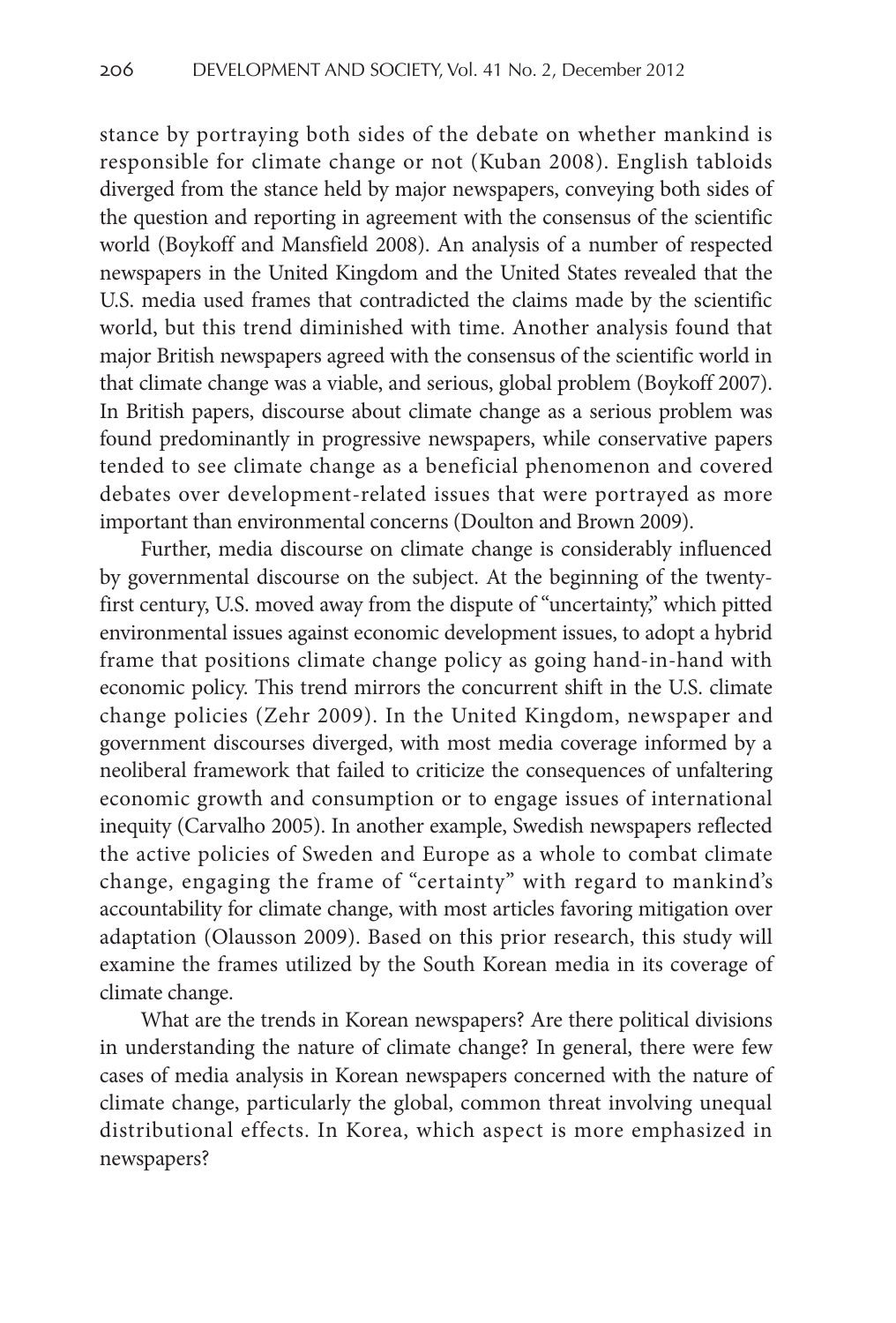*Question 2.* Which speakers do South Korean newspapers cite with regard to climate change?

The media holds great power in selecting and ushering social issues into the domain of public policy, making the issue of access to participation in media discourse an important concern. Because discourse on environmental issues such as climate change depends on the opinions of experts, the media generally favors government organizations and other institutional research organizations over environmental non-governmental organizations (NGOs) and independent researchers (Anderson 1997). National governments have been the main source of information concerning climate change, and in the case of the Canadian media, NGOs were seldom cited without another source. According to one analysis (Kuban 2008), government officials and political authorities played the largest role in U.S. television news coverage on climate change. Additionally, economic and social contexts influence the inclusion of certain types of speakers. For example, *The New York Times* cited more speakers overall, and more industrial speakers, than *Le Monde* of France in relation to coverage of climate change. This phenomenon reflects the differences in material and consumer cultures between the two countries and consequent priorities of U.S. newspapers (Brossard, Shanahan, and McComas 2004).

So far, research on media coverage of climate change outside Western industrialized countries has been limited. Researching South Korea's coverage provides an opportunity to broaden knowledge about how the frame of climate change operates in a global context. For example, it was found through an analysis of environment-related articles in South Korea's ten major daily newspapers in the 1990sthat environmental organizations were increasingly cited in the later part of the decade (Shin 2002). A later analysis of headlines revealed actors of "national authority" were most frequently covered, while civil society actors were used marginally, generally in cases where there was a divergence of opinion between the conservative *Chosunilbo* (*CI*) and the progressive *Hankyoreh* (*Han*) (Shin 2007). While *Han* cited labor and civic groups more frequently than *CI*, the majority of coverage in both papers cited government actors. This research expands on questions about the speakers in South Korean media coverage of environmental issues to look specifically at coverage of climate change between 2007 and 2008. Relatively speaking, civic groups are more concerned about the unequal distributional effects of climate change, and the presence of civic groups in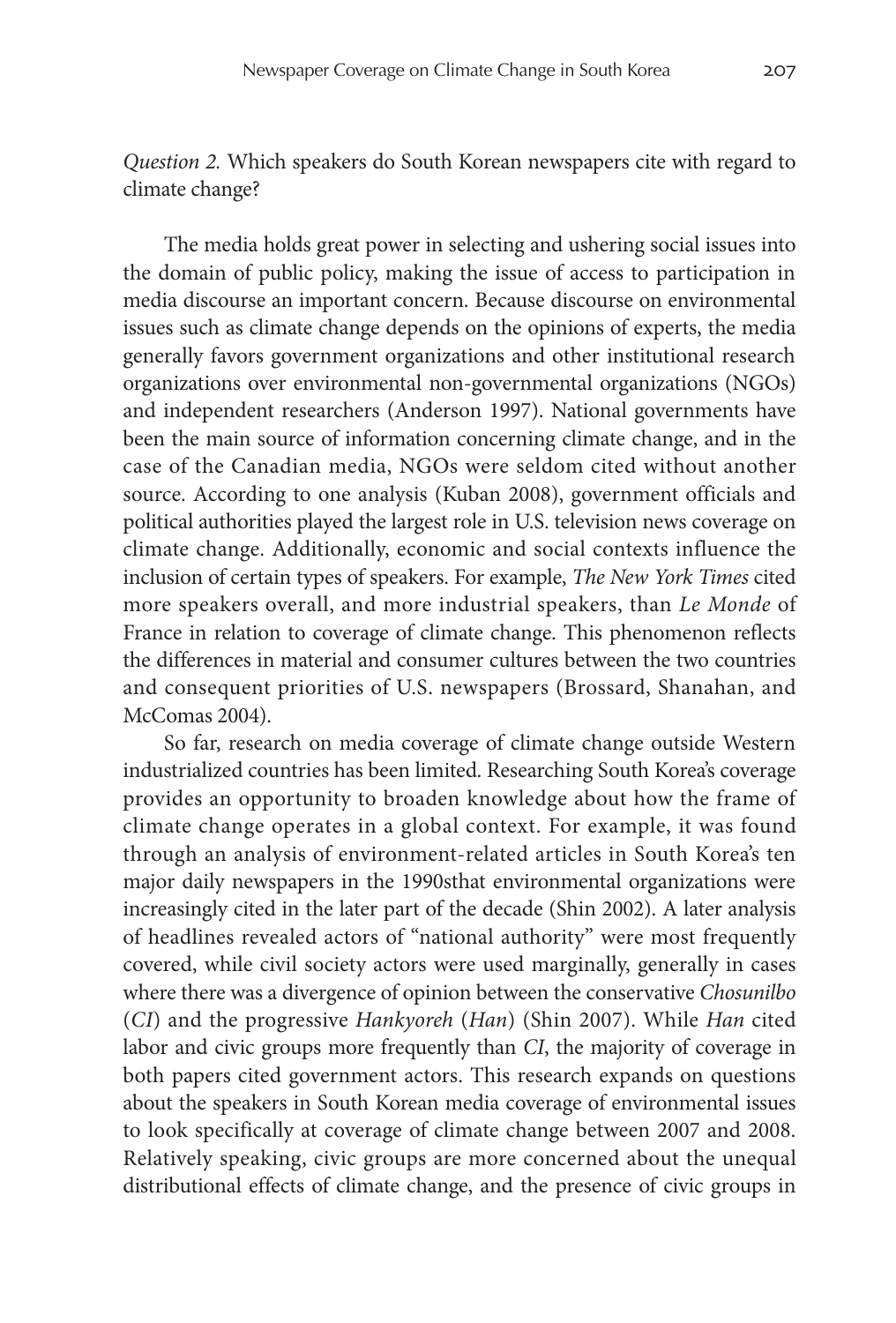newspapers has become one of the parameters for demonstrating their concern about the nature of climate change.

*Question 3.* What climate change actions and solutions do South Korean newspapers suggest?

Climate change is a threat to global communities, economies, and ecosystems. It is an especially large threat to economically disenfranchised communities which face difficulties in adapting to the changing climate. On the other hand, climate change provides opportunities for profits to those in this business sector if they can adapt adequately to changing markets and policies.

In such a situation where the benefits and the risks are so unevenly distributed, an issue even more salient in advanced developing countries like South Korea, what kind of policies does the news media advocate? If some newspapers are indifferent to the distributional aspects of climate actions and solutions, they tend to be more supportive of maintaining the conventional social structure. The initial expectation of this study is that conservative newspapers will suggest policies that will sustain economic growth while maintaining existing social structures. We expect that progressive newspapers will support policies that will uphold environmental justice by enhancing environmental rights of the socially and economically underprivileged; business newspapers will most likely suggest policies that will minimize the cost of climate change action and maximize profits for private businesses.

### Methods

#### *Collection of Data and Analysis Period*

In South Korea, newspapers are still a major public sphere, and they strongly influence policymakers. In 2009, more than 70% of Korean people read printed newspapers, slightly more than those who read internet news (Statistics Korea 2011). Three of South Korea's major daily newspapers were selected for analysis of their trends toward reports on climate change, major contents of their coverage, what sources they cite, what each newspaper's major issues and stances are, and diversity of attitudes displayed in the articles of each newspaper. The three newspapers selected are *Chosunilbo* (*CI*), *Hankyoreh* (*Han*) and *Maeil Business* (*MB*). These newspapers were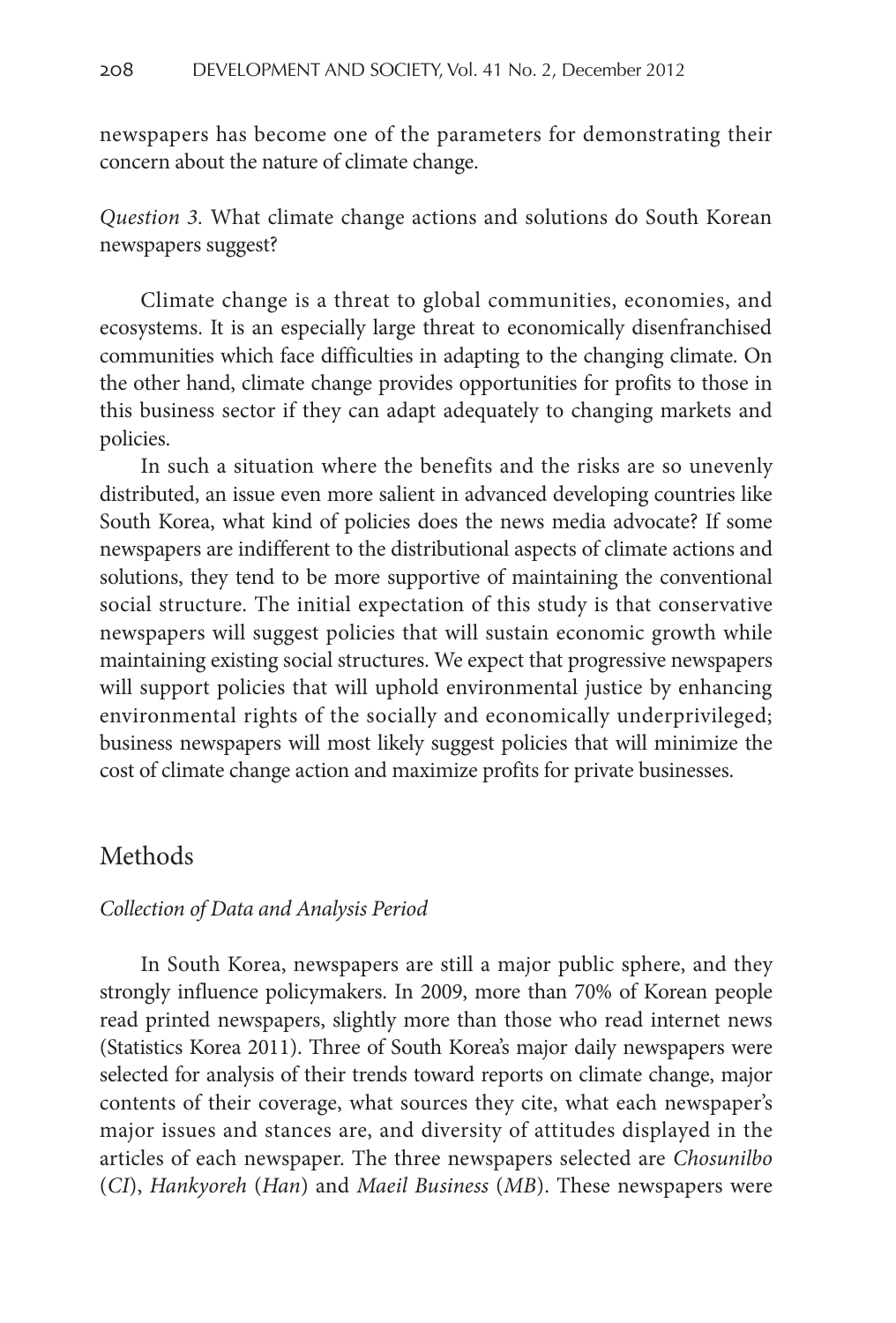| Media                                | Chosunilbo(Cl)                                                                   | Hankyoreh (Han)                                                                            | Maeil Business (MB)                                      |  |  |  |  |
|--------------------------------------|----------------------------------------------------------------------------------|--------------------------------------------------------------------------------------------|----------------------------------------------------------|--|--|--|--|
| Characteristics                      | Conservative                                                                     | Progressive                                                                                | Financial/<br>Conservative                               |  |  |  |  |
| Influence and<br>credibility         | Selection Criteria: No. 1 subscription<br>rate $(2008)$ : most<br>influential*   | No. 1 subscription rate<br>among progressive<br>newspapers (2008):<br>most credible media* | No. 1 subscription<br>rate among financial<br>newspapers |  |  |  |  |
| Source                               | webpage                                                                          | $KINDS^{**}$                                                                               | webpage and<br>$KINDS^{**}$                              |  |  |  |  |
| Key Words                            | climate change, global warming, and Kyoto protocol                               |                                                                                            |                                                          |  |  |  |  |
| Period and<br>Analytical<br>Software | Trend analysis: January1,1995 to December 31, 2008; Excel                        |                                                                                            |                                                          |  |  |  |  |
|                                      | In-depth analysis: January1, 2007 to December 31, 2008;<br>Excel, SPSS, Netminer |                                                                                            |                                                          |  |  |  |  |

**Table 1 Summarized Analysis of Objects, Time Periods, and Methods**

\* Journalist Association of Korea, 2009.

\*\* Korea Integrated News Database System (KINDS).

selected after considering their political priorities, subscription rates, overall influence, and credibility. As one of the country's most conservative newspapers, *CI* represents the interests and concerns of the middle and the privileged classes and is strongly anti-communist. *CI* ranked first in 2008 in a survey of subscription rates among general daily newspapers (Korea Press Foundation 2008). *Han* is one of the most progressive newspapers, created as a publically-funded independent news source following protests for democratization movements in 1987. *Han* ranks fourth in terms of subscription rate, and it is the most popular among progressive newspapers in the country. Journalists in South Korea recognize *CI* as the most influential news source and *Han* as the most trusted (Journalist Association of Korea 2009). Business-oriented *MB* is South Korea's major economic daily. The subscription rate of *MB* is the highest among daily business newspapers. Ideologically speaking, *MB* is considered to be on the conservative side. Through an analysis of these three newspapers, this study will examine the influence of the respective political and economic traits of these media outlets on climate change discourse. Table 1 is a summarized analysis of objects, time periods, and methods.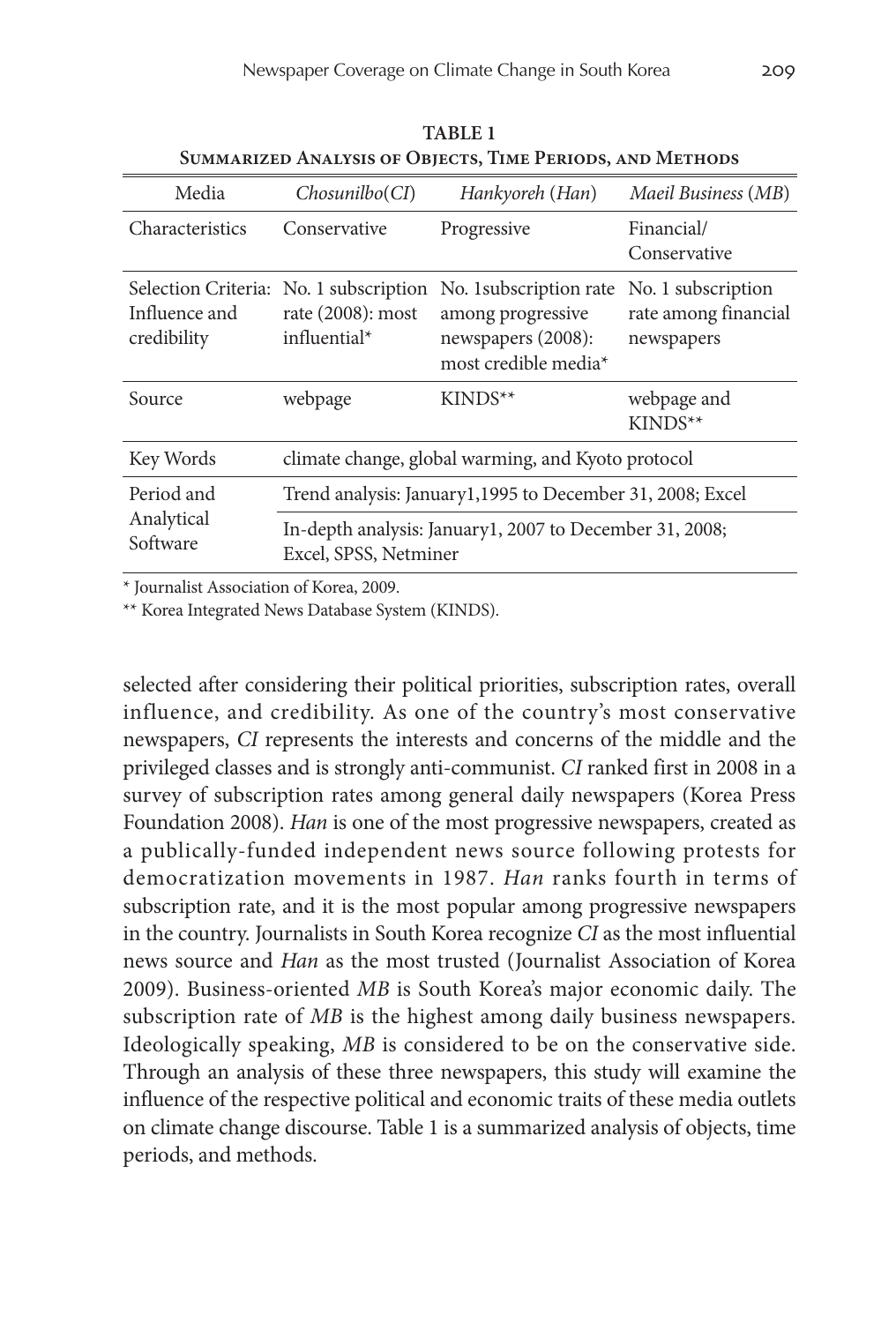#### *Results of Coding Credibility Test*

Six coders analyzed selected climate change articles. In order to ensure credibility, inter-coder reliability was tested using the Holsti index for the rate of simple correspondence and, as an additional measure, the Kappa value for coincidental correspondence. Both values satisfied the standards for credibility (80% and 0.7, respectively) for each coding theme. The Holsti index measures the degree of simple agreement. If a coder scores more than 80 percent, his/her coding results are considered credible. The Kappa index tests chance agreement. If it is larger than 0.7, coding results are considered credible. In the credibility test used in this study, a Holsti test was administered, while the Kappa test was administered supplementally since there was a small probability of chance agreement during the coding process. In practice, if differences emerged, coders resolved them among themselves by holding meetings during the coding process. Specific results of these tests are shown in footnote.3 After the credibility test, coders analyzed newspaper articles based on a set of standardized coding guidelines.

#### *Coding Guidelines4*

Coding guidelines contain the criteria by which selected articles were analyzed, including frame types, topics/themes, and organizational types, all of which are shown in figure 1.

Based on the classification of frame types established by Benford and Snow (2000), frames were specifically designed to apply to climate change issues for this study, and as such, frame types were classified as diagnostic, prognostic, symptomatic, motivational, after-effect, and other: diagnostic frame analyzes climate change at the natural science and social science levels;

|                                |  |                          | Topic Frame Category Actor Organization Type Average Note: reliable level |       |              |
|--------------------------------|--|--------------------------|---------------------------------------------------------------------------|-------|--------------|
| Holsti (%) 83.3 84.3 91.0 85.7 |  |                          | 84.0                                                                      | 85.5  | $n \geq 80$  |
| Kappa 0.829 - 0.892            |  | $\overline{\phantom{0}}$ |                                                                           | 0.847 | $K \geq 0.7$ |

<sup>&</sup>lt;sup>4</sup> This research paper was written in connection with the activities of the international research organization COMPON (COMparing climate change POlicy Network), which analyzes and compares the climate change policy network of different nations. More than 20 countries currently participate in the COMPON project. Coding guidelines were developed through deliberations with researchers from other countries participating in the COMPON project, and researchers from these countries analyzed their respective articles based on these guidelines.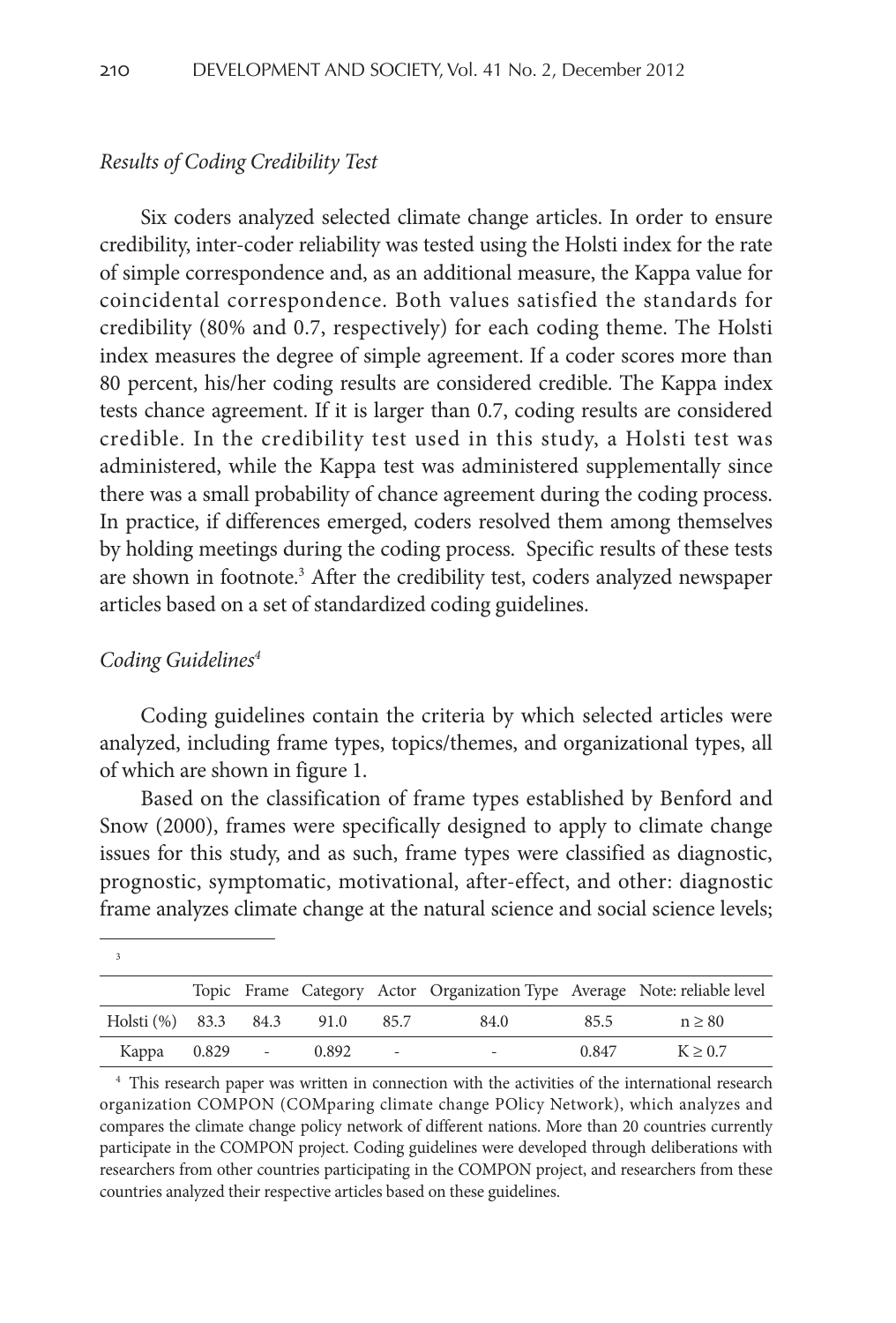

**Fig. 1.**—Coding protocol.

prognostic frame covers the means of addressing or resolving the climate change issue; symptomatic frame deals with the various ecological, health, social changes caused by climate change; motivational frame is concerned with why climate change issue and corresponding search for solutions are important; finally, after-effect frame covers the results of implementing climate change countermeasures. These frame types represent the general framing mechanism found in all kinds of rhetoric and analysis of issues.

Topic categories indicate the aspect of climate change that constitutes the main theme of the articles. Topics were classified into six categories: ecology/ meteorology, policy-making, economic and energy interests, culture, science and technology, and civil society. Articles were coded as an ecology/ meteorological topic if they refer mostly to plants, animals, and issues on biodiversity, habitat, and/or weather events such as heat waves, droughts, floods, and weather trends. Articles were coded as a policy-making topic if they include individuals, processes, or claims of governance at any level, whether international or domestic, opposition to government, civil service, quasi non-governmental organizations, or local authorities. Articles were coded as economic and energy interests if they refer mostly to industry,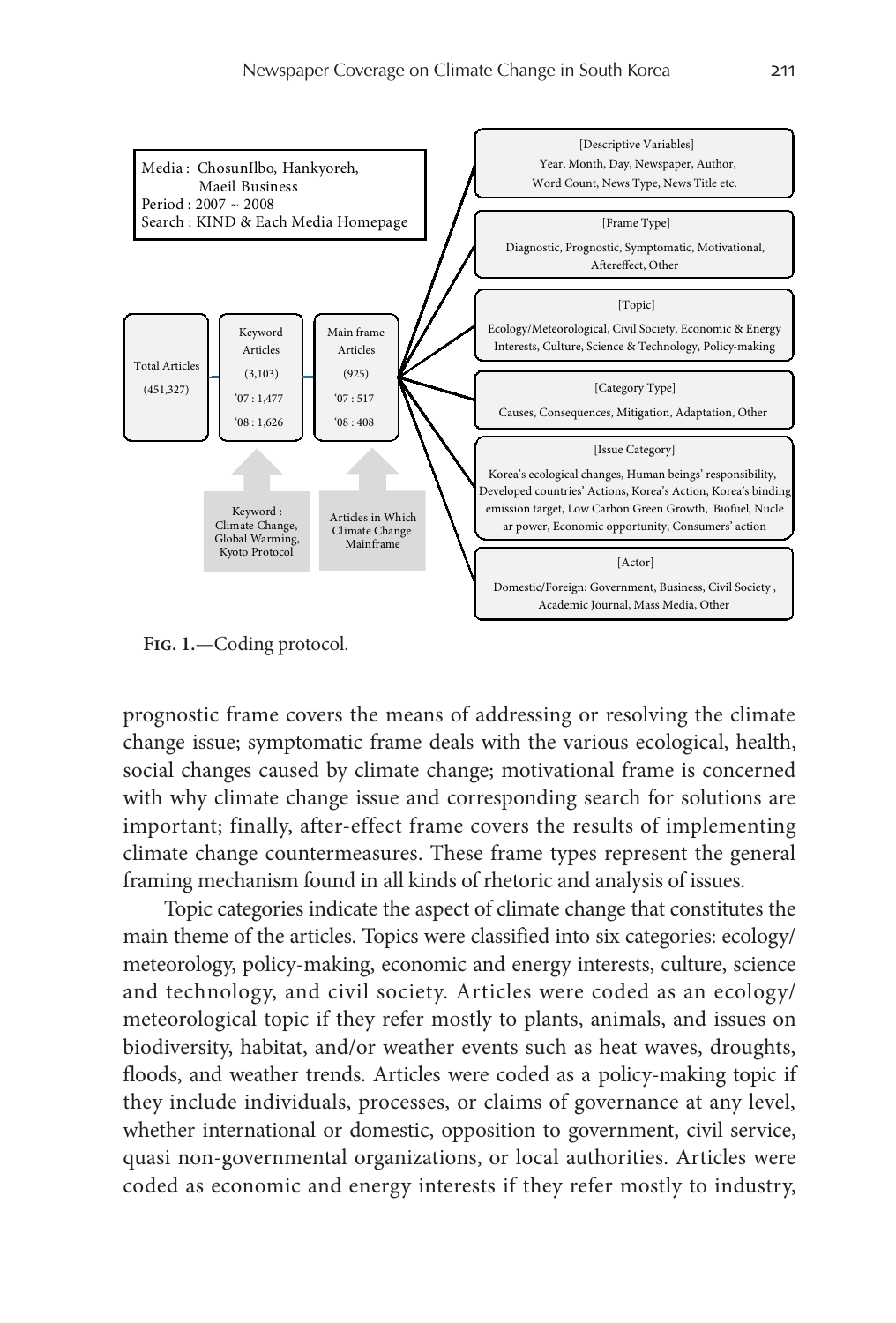commerce, markets, business groups, business lobbyists, specific products or spokespeople, and energy interests, along with the economic impact on society. Articles were coded as culture if they refer largely to lifestyles, practices of individual and community living, consumption patterns, and popular culture including films, books, and celebrities. Furthermore, topic of culture also includes the impact of climate change on lifestyles. Articles were coded as science and technology when they refer mostly to discoveries, fundamentals, new studies, release of scientific reports on applied science, and new technologies. Topic of science and technology also includes discussion of any scientific findings, scientific controversy, change in science, science reports, etc. Articles were coded as civil society when they refer to civil law claims, campaigns and protests (i.e., demonstrations, direct action, email campaigns, etc.), public opinion polls, and consumer reports.

Category types for coverage of climate change were classified as causes, consequences, mitigation, adaptation, and other. Causes and consequences refer to the sources and implications of climate change at the geophysical and social levels. Mitigation refers to policy measures or general resolutions related to climate change reduction, and the physical, social, and moral motivations behind supporting or opposing such policies. Adaptation refers to policies, resolutions, and corresponding ideologies of support or opposition focusing on methods of adapting to climate change.

Each article contains issues that indicate the key subjects and debates under discussion. Ten issues were selected from newspaper articles using a bottom-up method. Predominant issues of each article were selected and categorized separately into several groups, after which the ten most frequently addressed issue groups were selected and written as affirmative statements for analytical purposes. In other words, a sentence by itself was not considered as representative of the actual general attitude or opinion presented within South Korean society. The following sentences were used to analyze the newspapers' attitudes toward each issue:

- I. South Korea's ecological changes: South Korea's ecosystems are changing.
- II. Human responsibility: Human beings are responsible for climate change.
- III. Responses of developed countries: The efforts of developed countries to tackle climate change are sufficient.
- IV. South Korea's response: Korea's efforts to tackle climate change are appropriate.
- V. South Korea's binding reduction target: Korea should set a binding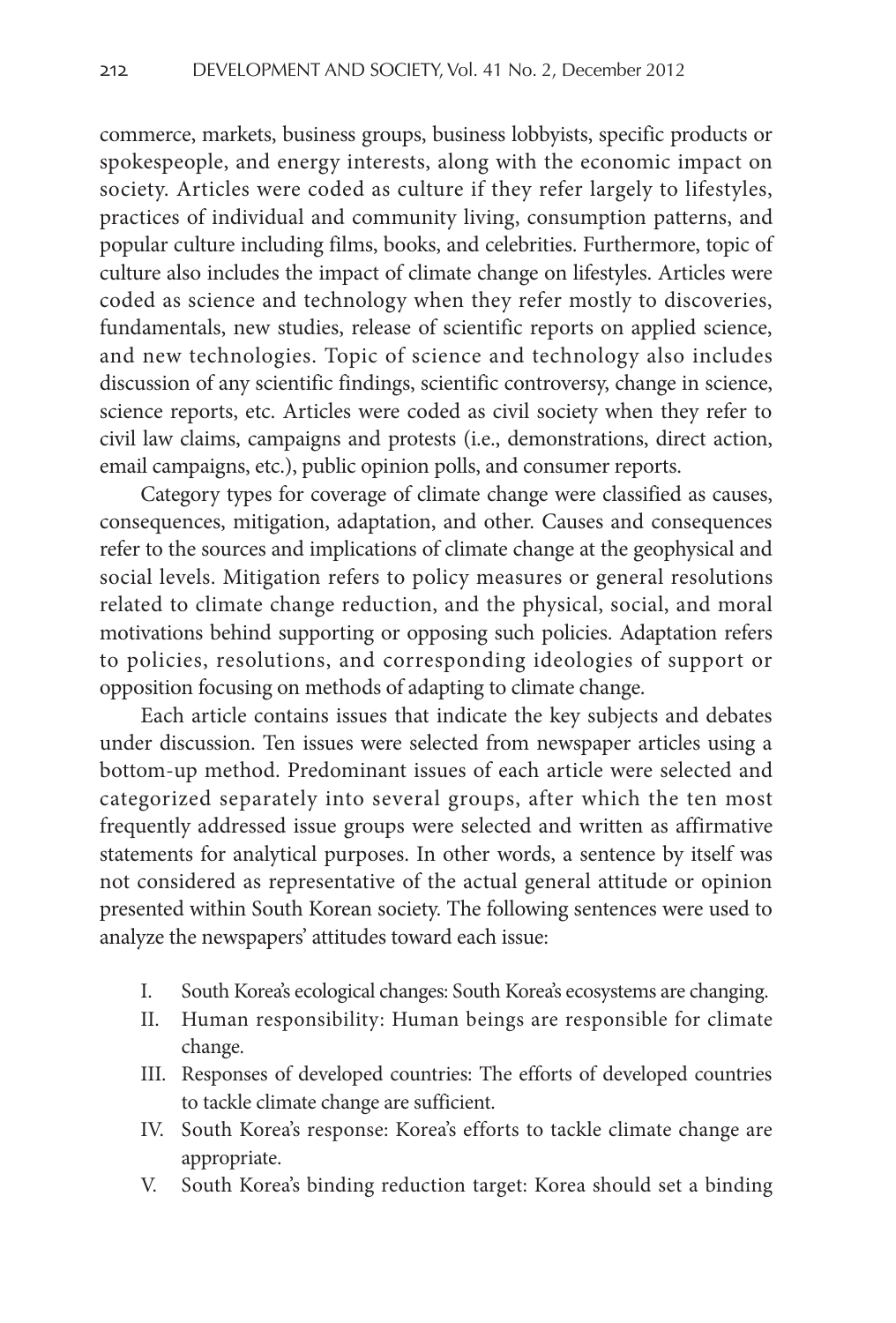reduction target.

- VI. Low-carbon green growth: Low-carbon green growth is an appropriate response.
- VII. Bio-fuel: Bio-fuel is a resolution to climate change.
- VIII.Nuclear power: Nuclear power is an appropriate resolution for climate change.
- IX. Economic opportunity: Climate change provides economic opportunities.
- X. Consumer behavior: Consumer behavior should change to address climate change.

A total of six organization types were used: government, civil society, media, businesses, academic journals, and others, which were in turn classified as either domestic or foreign. Government includes the South Korean government, state-owned corporations, government-funded research institutes, international organizations, and foreign governments. Civil society includes stakeholder forums, labor unions, academia, university research institutes, and domestic and international NGOs. Media includes print, television, and radio coverage. Business includes individual businesses, business associations, business research institutes, foreign businesses, and international business forums. SPSS was used for statistical analysis of all categories.

### Results

### *General Trends*

Articles from the three newspapers were collected through a keyword search using the terms "climate change," "global warming," or "Kyoto Protocol." The Korea Integrated News Database System (KINDS), managed by the Korea Press Foundation, and the search engine of each newspaper's website were used to collect articles. Duplicate articles found during the search and articles unrelated to climate change were excluded from the analysis.

The total number of articles from the three newspapers in 2007 and 2008 was 451,327 of which 3,101 (or 0.7%) included at least one of the three keywords. Articles that contain at least one keyword and focus on climate change as a main theme were coded for analysis. The number of these articles came to 925, accounting for 30 percent of the total articles that included a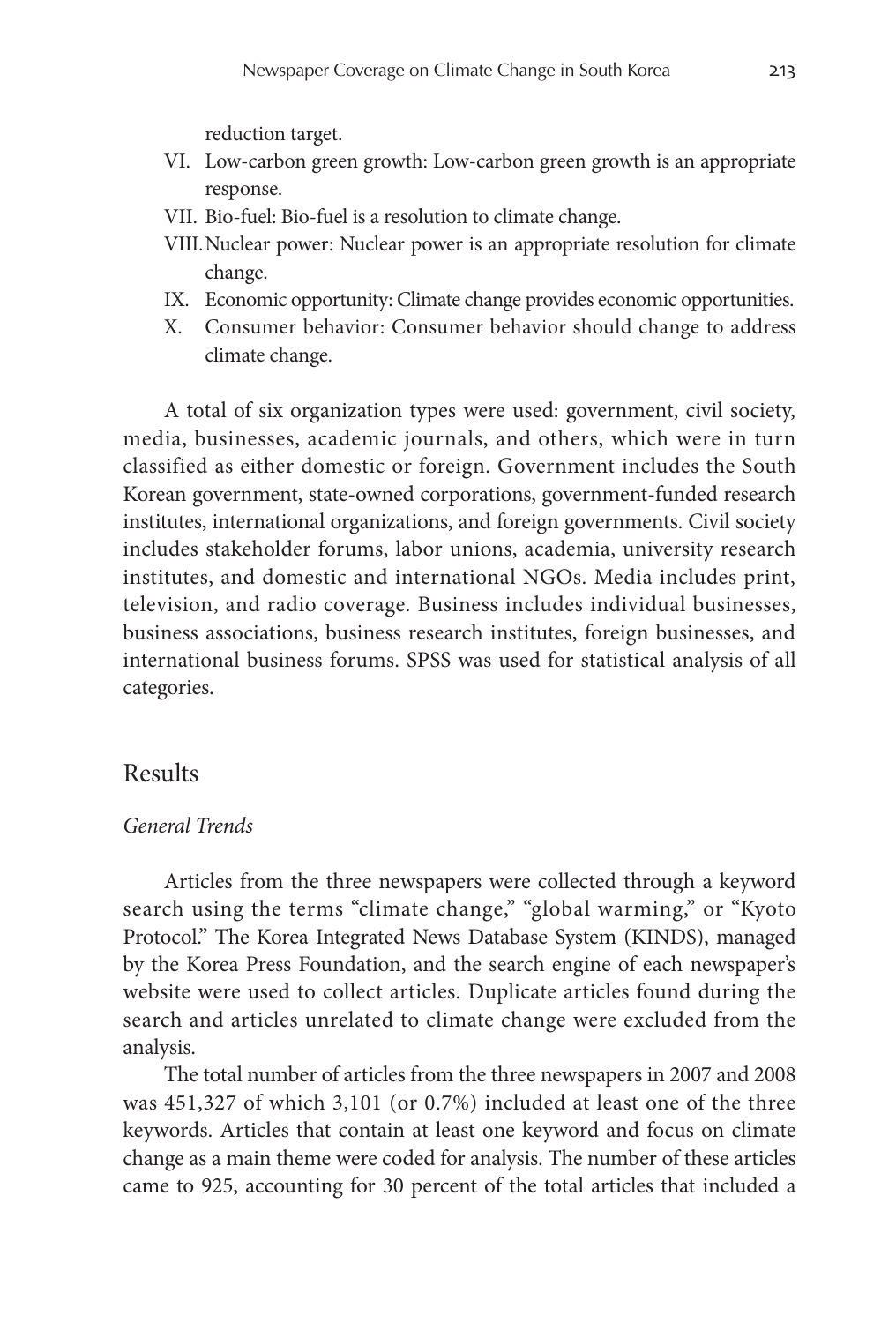keyword, while articles containing a keyword but not covering climate change as their main theme were classified as *others*. The total number of articles that contain a keyword was 1,477 in 2007 and 1,626 in 2008. However, the number of coded articles (those that focus on climate change) was 517 in 2007 and 408 in 2008. Articles related to climate change increased in 2008, but the number of articles that are solely about climate change decreased in the same year. Thus, the issue of climate change was covered more generally in articles published in 2008. The number of coded articles is 176 in 2007 and 113 in 2008 for *Han*, 164 in 2007 and 142 in 2008 for *CI*, and 177 in 2007 and 153 in 2008 for *MB*.

### *Framing Climate Change*

The most common frame in all three newspapers is the "prognostic" frame, which focuses on the means of responding to climate change: proportions ranged from 57 to 65 percent, with an average of 62 percent as shown in figure 2. Differences among the three newspapers concerning frame types are not statistically significant, with a significance level reaching no more than 5 percent. The proportions of prognostic articles in *MB* and *Han* are 65 percent and 63 percent, respectively, higher than the proportion in *CI* (57 percent). The second largest frame in *Han* is the symptomatic frame (17 percent) while the diagnostic frame places second in the other two newspapers (18 percent in *CI* and 12 percent in *MB*). Incidence of the prognostic frame increased in all three newspapers from 2007 to 2008. While this increase is significant in *CI* and *MB*, however, a sizable difference did not appear between the two years in *Han* with a significance level of 5 percent. In



**Fig. 2.**—Articles by frame type.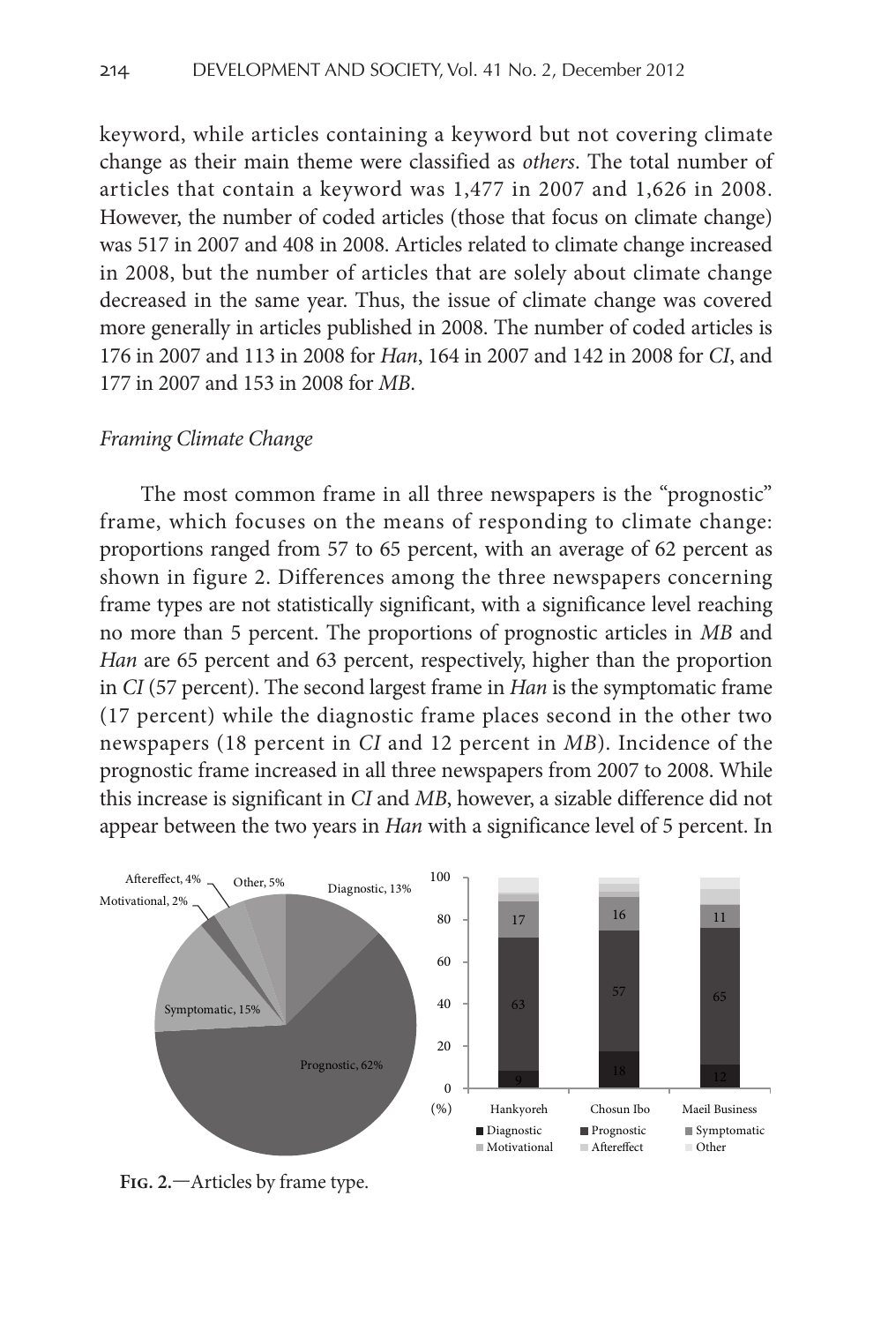Korean newspapers, climate change is defined as a problem that requires human response to find a resolution.

In all three newspapers, the topic of "policy-making" is most common, ranging from 36 to 43 percent, with an average of 40 percent; economic and energy interests follow (13 to 31 percent, with an average of 21 percent). *MB* has more articles dealing with the topic of economic and energy interests than the two other newspapers. What is notable is that *Han* and *CI* contain many reports of policy decisions concerned with ecology and meteorology (23 percent and 20 percent, respectively), while in *MB* the proportion of economic and energy interests is 31 percent, which is much higher than the average of 21 percent of the three newspapers. However, differences among the three newspapers with regard to the topics are not statistically significant, with a significance level reaching no more than 5 percent. Nevertheless, this can be interpreted by saying that *MB* has a tendency to focus more on the economic burden and opportunity of climate change than the other two newspapers. Furthermore, *Han* and *CI* have a relatively high tendency of reporting on climate change from more of a cultural perspective when compared to *MB*. The proportion of articles related to civil society's efforts to deal with climate change is low in all three newspapers, so the progressive newspaper does not show a significantly higher rate of reporting on the perspectives of civil society.

In all three newspapers, mitigation is the most common category type (49 to 72 percent with an average of 61 percent, and higher proportions in 2008) followed by causes and consequences (61 percent) as shown in figure 3. There is a statistical difference among the three newspapers concerning category types, with a significance level of 5 percent. The number of reports on adaptation was relatively small (9 percent) and decreased in 2008, different from global trends in which adaptation to climate change is an increasingly prominent issue. *CI* was concerned about the general causes and consequences of climate change, and defined it as a common threat to all people of all countries. *Han* reported more on adaptation (20 percent) than *CI* and *MB* (4 percent and 5 percent, respectively). *MB* has the highest proportion of reports on mitigation at 72 percent, much higher than the average of the three newspapers (61 percent). In *CI*, reports on the causes and consequences were relatively higher (33 percent) than other newspapers.

#### *Sources*

From 2007 to 2008, there were a total of 925 articles related to climate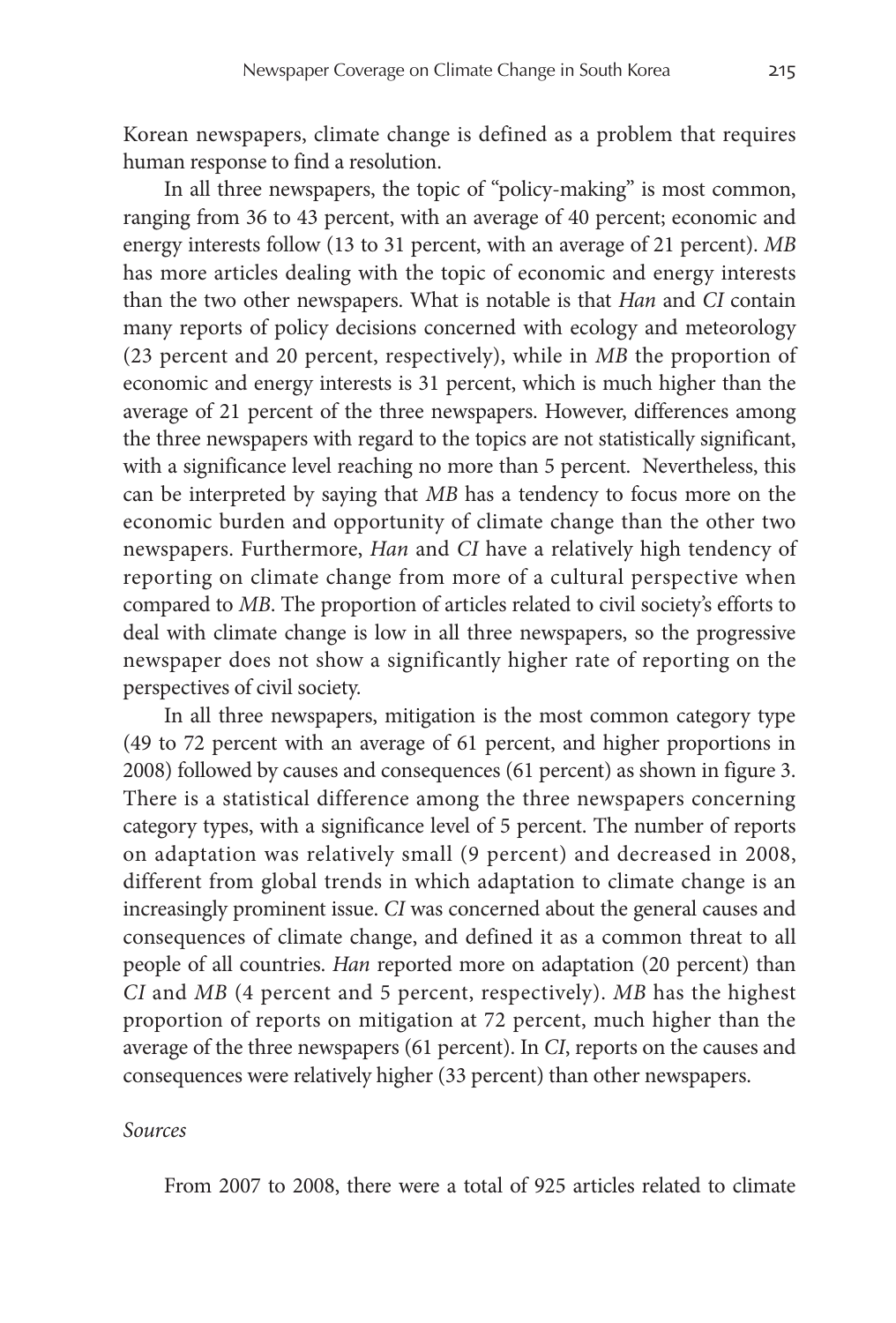

**Fig. 3.**—Articles by category type.

change and 1,503 speakers in all three newspapers. If a speaker appeared several times in the same article on the same date, the speaker was counted as one, and if the same speaker appeared in another article, it was counted separately for each time. According to this study's analysis of the three newspapers during a period of two years, the most frequent sources that appear are government actors, followed by civil society, and then media and businesses actors. Differences among the three newspapers concerning sources are not statistically significant, with a significance level of 5 percent. This means that all three newspapers have similar patterns in citing their sources. Sources in domestic media reports reveal meaningful differences between the two-year period of analysis and among the three newspapers, with a significance level of 5 percent (figure 4).

In *Han* and *CI*, civil society was cited second to government actors. In *MB*, business actors were more prominent. *Han* cited government sources more than any other newspaper. *CI* cited civil society actors the most, while *MB* cited business actors most frequently. However, the incidence of citing government actors decreased between 2007 and 2008. In *Han* and *CI*, the proportion of civil society citations substantially increased, while citations of business actors increased significantly in *MB*.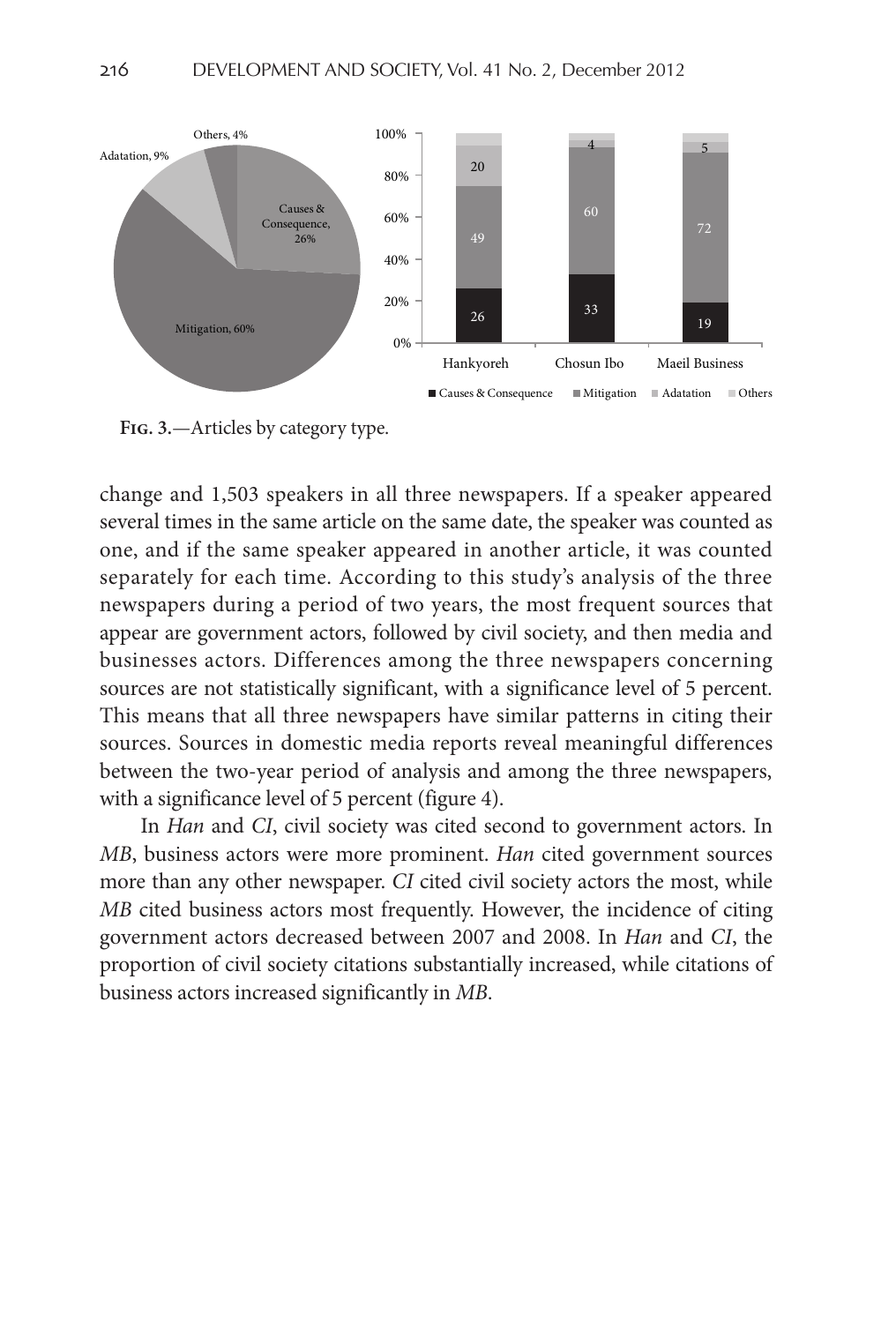

**Fig. 4.**—Articles by source

### *Comparison of Issue Distribution*

A total of 316 articles focus on the ten most frequent issues, accounting for about 34 percent of the total sample of articles related to climate change. From 2007 to 2008, "economic opportunity" (IX) was the most common issue, accounting for 24 percent of the 316 articles. Most of the coverage of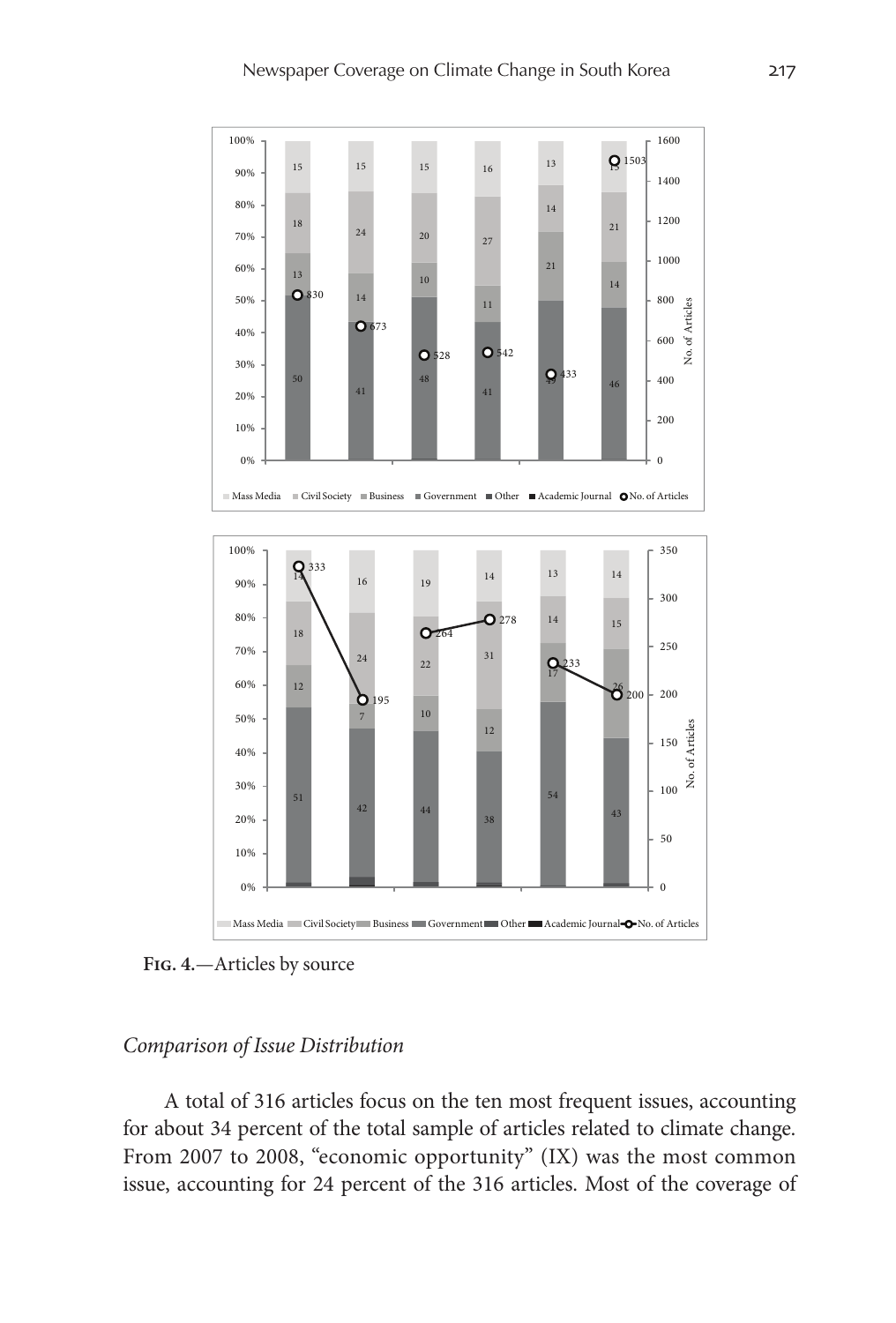

**Fig. 5.**—Rate of pros and cons on 10 issues by the media. Numbers in this figure denote differences between rates of pros and cons. If the value is +100, all actors agree with the issue. If the value is -100, all actors disagree with the issue. Plus figures mean more pros, and minus figures mean more cons. Figures closer to 0 mean that the issue is very controversial.

this issue comes from *MB*, which reported on economic issues more than the other newspapers. Next to the issue of economic opportunity, the issue of "South Korea's ecological changes" (I) is most common (18 percent), with *CI* and *Han* providing most of the coverage.

Out of the 316 articles reporting on the ten issues published from 2007 to 2008, a total of 546 sources (or organizations) are cited, accounting for 36 percent of the sources in the total sample of 925 articles. Government actors account for almost half of the sources cited in the subsample, similar to the proportion in the total sample, followed by civil society, businesses, and the media.

The average position or viewpoint of the sources toward a particular issue by newspapers is shown in figure 5. An issue had to be stated by the source in an affirmative way, and only sources that show a clear viewpoint toward the issue were analyzed, and cases where the position on the issue is neutral or unknown were excluded. All sources agreed to the proposition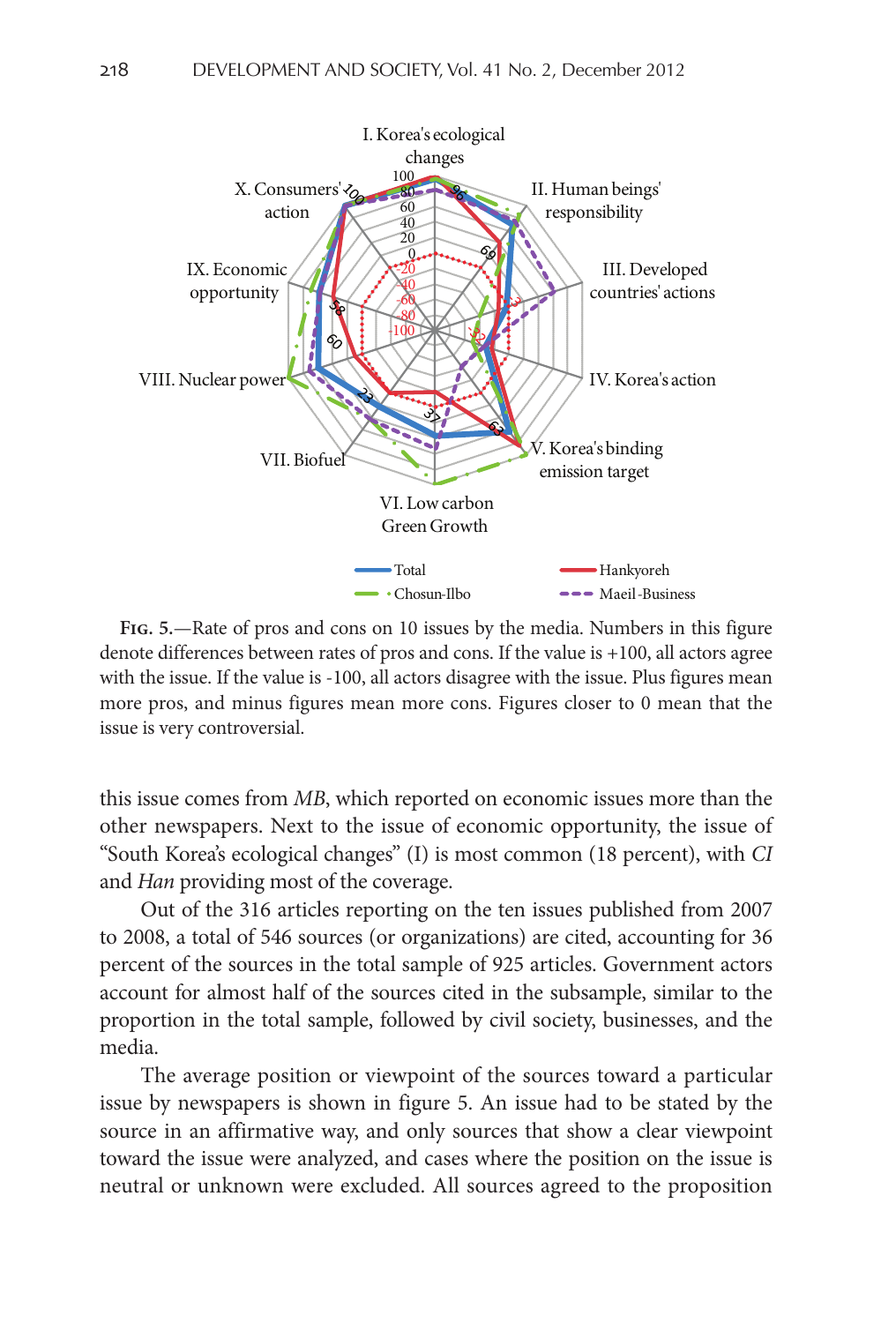that, "consumer behavior should change to address climate change" (X), while 96 percent of all sources agreed with the proposition that "South Korea's ecosystems are changing." From 2007 to 2008, "economic opportunity" (IX) is the issue on which sources were cited most frequently, again because *MB* reported heavily on the issue. About 79 percent of the 100 speakers, composed of 20 in *Han*, 33 in *CI*, and 47 in *MB*, agreed with the opinion that "climate change offers economic opportunities." In regards to the opinion that "developed countries' efforts to tackle climate change are sufficient" (III), the proportion of support and opposition among sources were similar. A higher proportion of sources were opposed to the statement that "South Korea's efforts to address climate change are appropriate" (IV). Since the proposition that "low-carbon green growth is an appropriate response" (VI) appeared recently after the launch of the Lee Myung-bak administration, the number of sources that had any opinion on this statement is very small.

The issue showing the highest rate of support from sources is consumer behavior (X), followed by ecological changes (I) and human beings' responsibility (II). In terms of issues where supporting and the opposing opinions are sharply divided, the issue that showed the sharpest division is "bio-fuel" (VII) in *Han*, "developed countries' responses" (III) in *CI*, and "South Korea's response" (IV) in *MB*. The issue that showed the biggest opinion divide among the three newspapers is the issue of "South Korea's binding reduction target" (V), followed by VI, III, and VIII (nuclear power), respectively. *MB* reports on V cited mostly sources with negative opinions, while *CI* reported only sources with positive opinions. Concerning issue IV, even though the attitude of sources in the three newspapers is shown as negative, the meaning is different. Negative sources cited in *CI* and *Han* criticizing Korea's approach as passive but negative sources in *MB* criticized Korea's approach as too active. With regard to "low-carbon green growth" (VI), supporting speakers were reported only once in *CI*, while *MB* hosted a higher proportion of such speakers. *Han*, meanwhile, cited a higher number of speakers with negative opinions toward the issue. In regards to the issue of developed countries' response (III), most of the speakers cited in *MB* answered positively; however, *CI* cited more negative speakers. *Han*, however, cited more critical sources than non-critical sources. *Han*, in regards to nuclear power (VIII), reported critical and non-critical sources in a balanced manner, but only non-critical sources were reported in *CI*.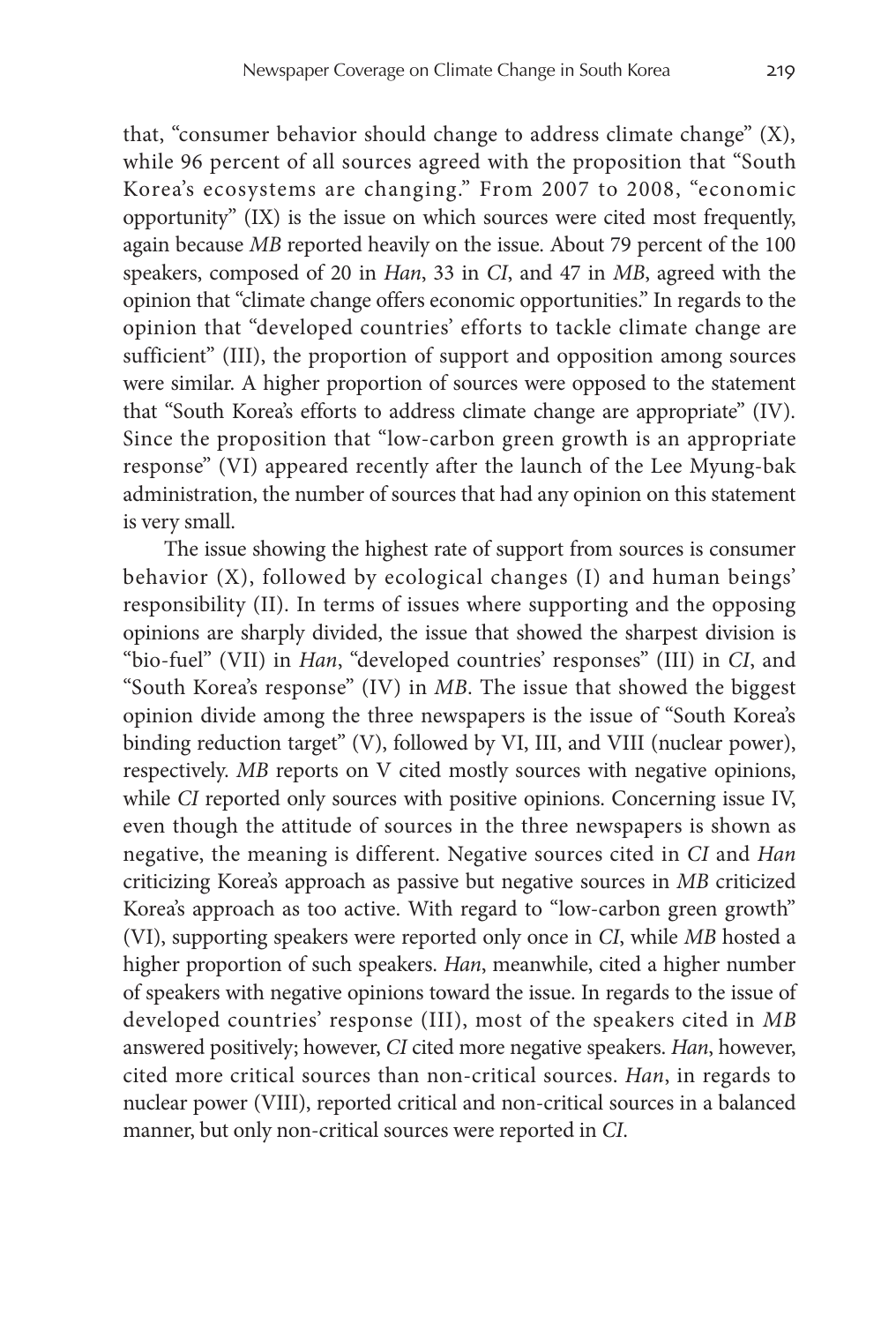### Discussion

How do South Korean newspapers converge and diverge from one another with regard to climate change? How does discourse in the South Korean media compare to international discourse on the subject? Drawing on our analyses, this section addresses the following three guiding questions of this study.

*Question 1.* What frames constitute coverage of climate change in South Korean newspapers?

The articles of all three newspapers on climate change are in general agreement with the notion that humans are responsible for climate change, and paid more attention to a prescriptive approach, policy-decisions, and methods to alleviate the problem, but some differences are also observed. A study by Doulton and Brown (2009) reveals that the difference between progressive and conservative newspapers' perspectives on climate change is visible in their framing of the issue as a significant threat or an opportunity for profit. However, our study demonstrates that, although the conservative perspective (represented by *CI*) is ideologically different from progressive newspapers in some ways, *CI*'s discourse on climate change focused on ecological risks. *Han*'s coverage focuses predominantly on ecological/ meteorological symptoms, with relatively more attention paid to how people and the ecosystem have to adapt to ecological changes caused by climate change than *CI*. On the other hand, *MB* (representing the business perspective) reported comparatively more on the economics of climate change, and its reporting was similar to that of conservative newspapers in previous analyzed studies. The frequent appearance of the argument that climate change may be an economic opportunity indicates the economic focus of *MB*. *CI* and *Han* both adopt an ecological approach to the issue and, especially in the case of *CI* the results of climate change were explored in detail. *CI* seemed to treat the issue of climate change as urgently connected with the survival of the human race. Some articles emphasized the urgency of responding to climate change due to it being global in scale.

Why did *CI* frame the issue of climate change as a survival issue rather than as an economical issue? Since the early 1990s, *CI*, together with another conservative newspaper, *Dongailbo*, was very active in reporting environmental pollution issues, even going so far as to organize modest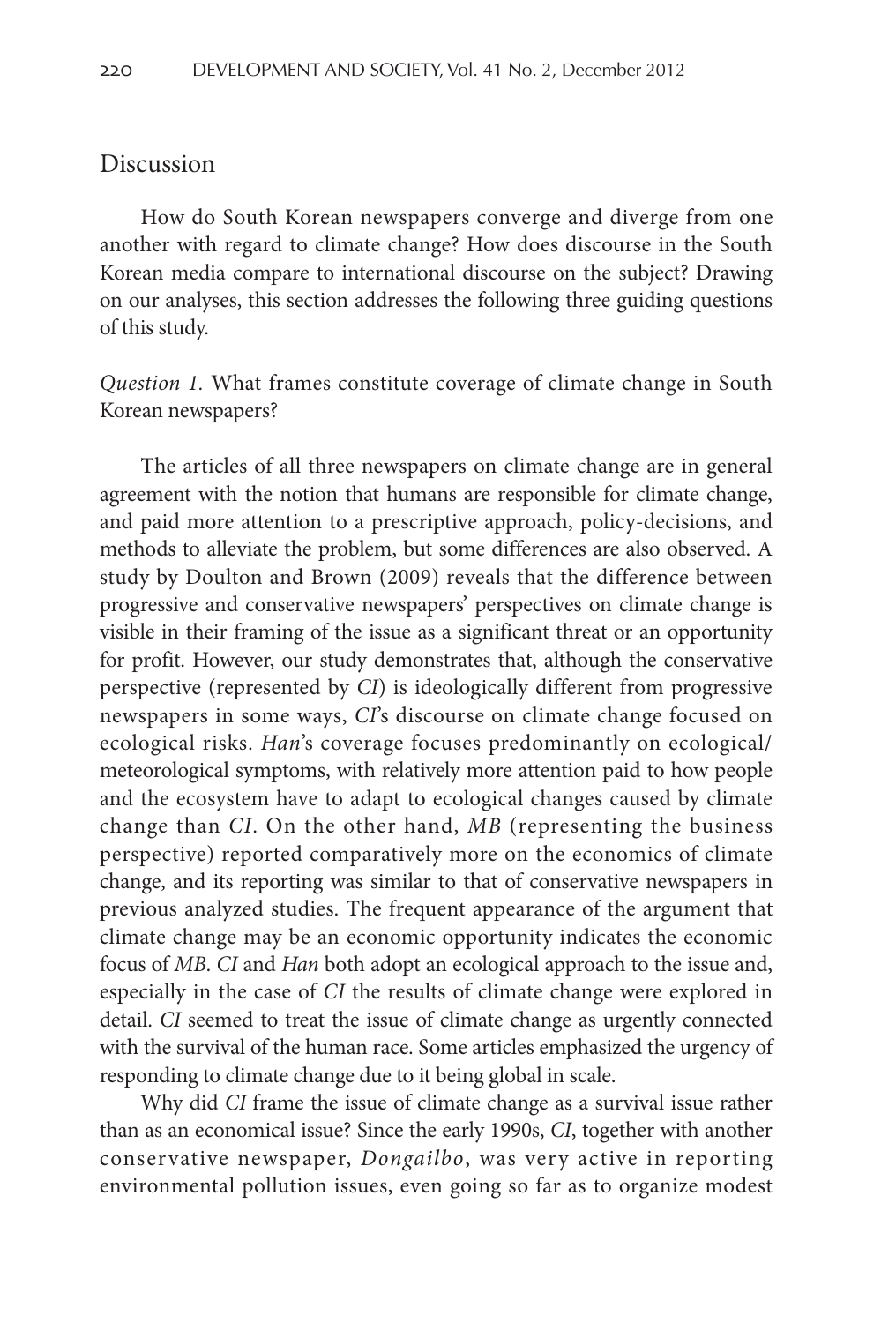environmental protection actions such as local community cleanups. Through these activities, the two newspapers attempted to establish the media as a legitimate source of information on the environment. *CI* instead framed the climate issue as an issue of "common-risk." Most articles in *CI* on the consequences of climate change tried to make the issue of climate change a universal issue in an effort to build up its own legitimacy. This is one reason why both *CI* and *Han* frameworks seem to be similar.

*Question 2.* Which speakers do South Korean newspapers cite with regard to climate change?

This study began its analysis under the hypothesis that dominant speakers in reports concerning climate change would be the government and businesses in the conservative newspaper, civil society in the progressive newspaper, and businesses in the business newspaper. As we expected, the most frequently cited speaker is the government in all three newspapers, which is in line with the results of previous studies (Klinsky 2007). Climate change has been regarded as an object of international negotiations in which the government has played a leading role. Contrary to our initial expectation, however, the proportion of speakers from civil society is higher in *CI* than in *Han* in terms of both frequency and ratio, diverging from prior study results. *CI* frequently cited the arguments of civil society actors; contributing to this trend is the frequent publication of *CI* articles in cooperation with civil society organizations actively engaged in climate change campaigns, such as the Korea Green Foundation. Historically, *CI* has supported modest environmental NGOs that were not overly critical of the existing system. On the contrary, *Han* has published a large number of articles concerned with the activity of the environmental movement in opposition to the government and businesses. In *MB* articles, businesses appear as speakers more frequently when compared with other newspapers.

Analysis results clearly show that the news media delivers its discourses on climate change to readers without distinguishing between government and civil society organizations, largely relying on sources that justify their own stance on the issue. In regard to the global implications of climate change, the conservative newspaper actively cites the arguments of civil society organizations aligned with its perspective and, consequently, useful in supporting its stance. With regard to domestic discussions of climate change, both the progressive and the conservative press cite voices of civil society closest to their own views.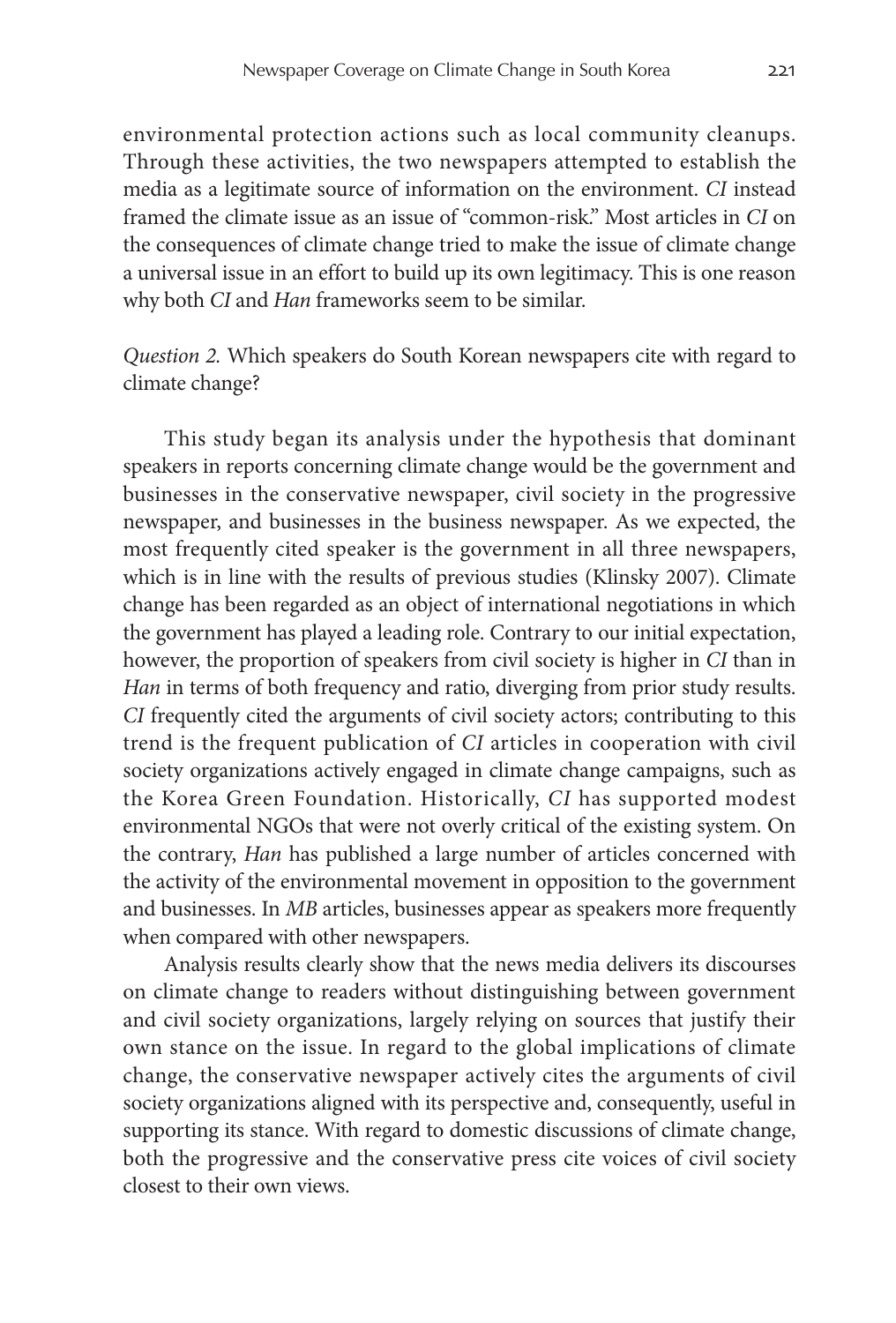*Question 3.* What climate change actions and solutions do South Korean newspapers suggest?

*CI* supports the government's decision to set a GHG mitigation target, initiate the low-carbon green growth policy, and expand nuclear power programs. *MB* opposes the government's decision to set a mitigation target, which could be unfavorable to businesses, but strongly agrees with policies focused on green growth and nuclear power. *Han* agrees with the government's decision to set a mitigation target, but frequently published articles that opposed the government's green growth and nuclear power policies. All in all, the progressive newspaper held a different position from that of the conservative and the business newspapers, with additional differences in stances on the GHG mitigation target between both conservative and business newspapers.

The fact that *CI* and *MB* actively support low-carbon green growth indicates their support for maintaining the dominance of capital markets, using climate change as a chance to accumulate new opportunities for profit. The support they show for the government's nuclear power expansion as a countermeasure to climate change can be understood in the same context. *Han* supports active climate change policies but opposes "business-as-usual" strategies that include the use of nuclear power. In this light, *Han*'s perspective is starkly different from the views presented by the conservative and the business newspapers. Although *CI* and *Han* are similar in how they frame issues and who they select as speakers, the policy response of the two newspapers was entirely divergent.

This study has quantitatively analyzed how South Korean conservative, progressive, and business newspapers report on the issue of climate change. This next section will outline the major findings of this study.

First, the argument that climate change may be an economic opportunity frequently appears in all three newspapers and receives a degree of support from all the newspapers as well. In particular, the business newspaper approaches the climate change issue from a perspective of economic opportunity, but the progressive newspaper approaches the issue from the perspective of ecological risks and the response of society to the issue. According to Doulton and Brown (2009), conservative and progressive news networks diverge greatly in their points of view because the former views climate change as an opportunity while the latter sees climate change as a grave crisis. However, this study demonstrates that *CI* and *Han* both adopt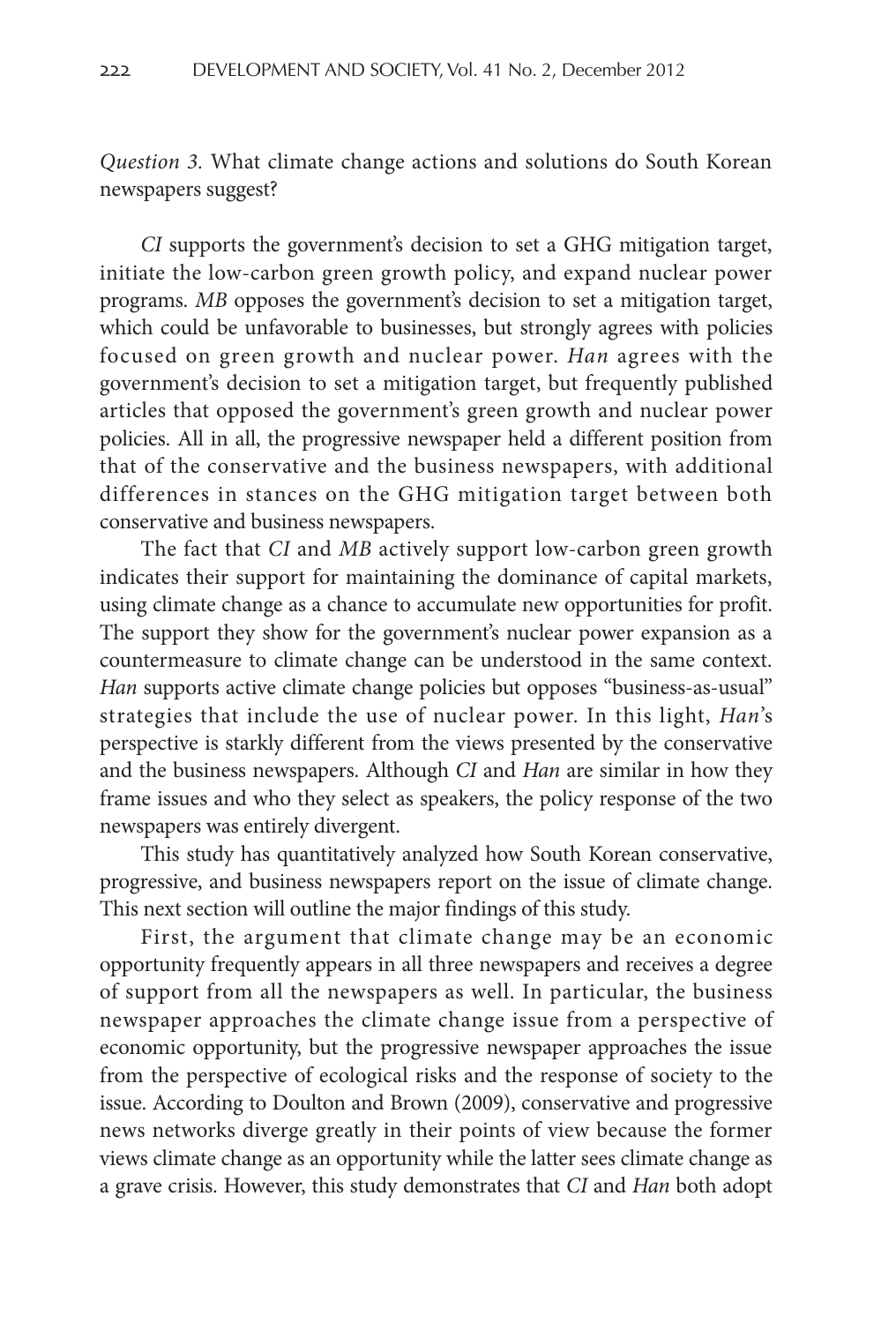an ecological outlook on the issue and, especially in the case of *CI*, the results of climate change are explored more deeply than initially expected. *CI* articles seem to treat the issue of climate change as connected with the survival of the human race. This study shows that *CI* tried to make the issue of climate change a universal issue in an effort to build up its own legitimacy, while the Han gives more weights to unequal climate impact on more vulnerable people.

Second, the government is the source most cited in all three newspapers. This is because the issue of climate change has been regarded as an object of international negotiations in which the government plays a leading role. Yet, there are differences as well. In the business newspaper, businesses were mentioned relatively more frequently, and in the conservative newspaper, civil society is covered more often than in the progressive newspaper. This result shows a divergence from existing study results. In regard to global issues like climate change, the conservative newspaper actively cites the arguments of civil society organizations that are similar to its position. In terms of the climate change issue, the media finds sources that are useful in delivering the message they are trying to present.

Historically, *CI* has reported a lot of environmental articles and has experience in mobilizing clean up movements in the early 1990s. The newspaper has supported modest environmental NGOs that are not overly critical toward the dominant existing system. On the contrary, *Han* has produced a large number of articles concerning the active environmental movement against the government and businesses. As far as the climate change issue is concerned, both the progressive and conservative newspapers cite voices of civil society closest to their own views.

Third, the conservative newspaper and the business newspaper support the policy of sustaining capitalistic economic growth while maintaining existing economic and social structure. The progressive newspaper, on the other hand, calls for active reduction in the amount of GHG emissions and takes a critical position on high-risk and big technologies such as nuclear power generators. This is in line with the analysis of the different frameworks each newspaper uses.

Although *CI* and *Han* are similar in how they frame issues and who they select as sources, the two newspapers' policy response is totally different as shown in the manifested examples of their position on the Lee Myung-bak administration's "Green Growth Policy" and its nuclear power policy. *CI* and *MB* are more focused on technological and economical fixes, but *Han*'s strategy is more focused on ecological and social solutions than the other two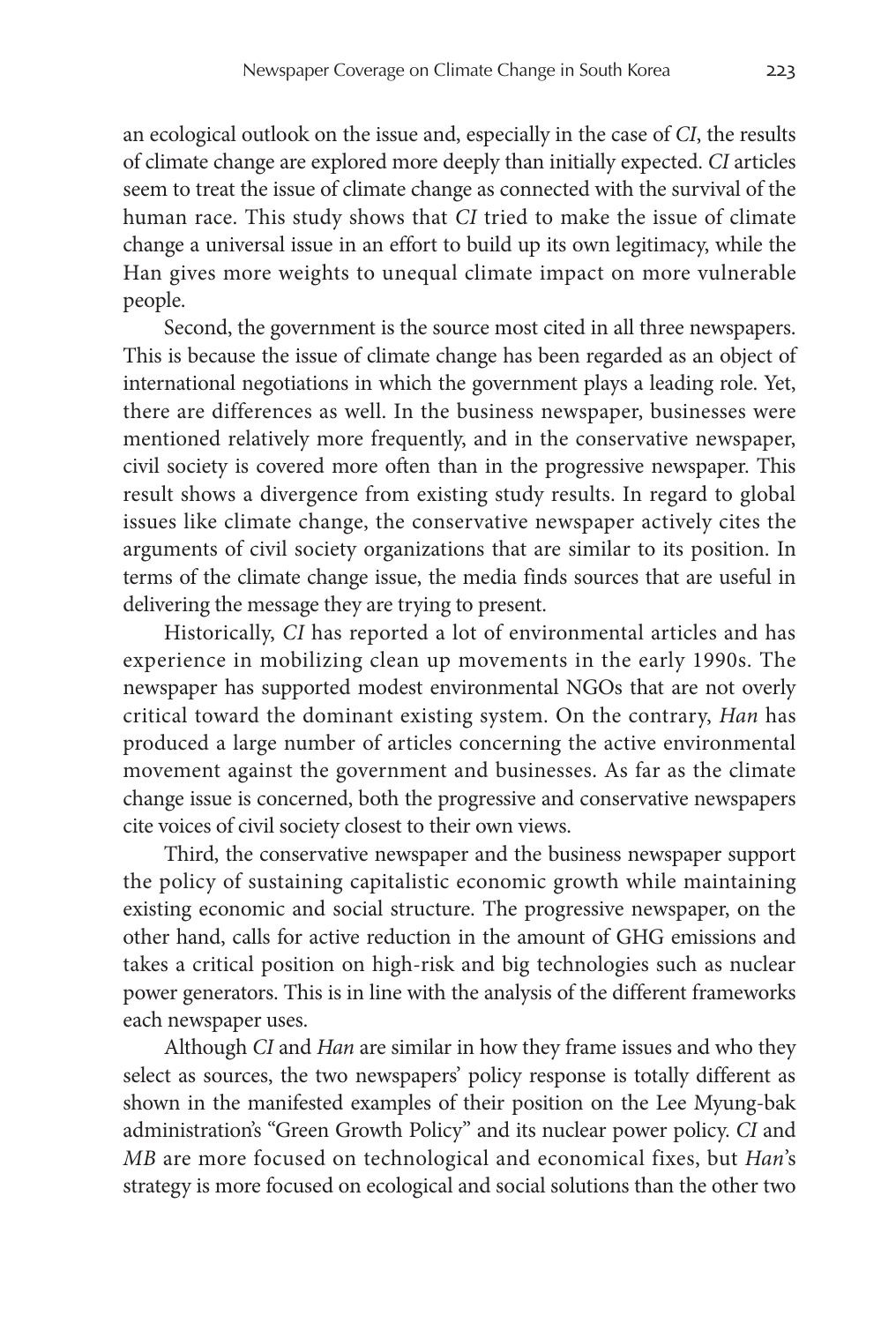newspapers. It pays more attention to adaptation of the victimized.

Taken on the whole, and in regards to the initial theoretical concerns, climate change is generally viewed as a global, common threat in all three newspapers. However, the progressive newspaper pays relatively more attention to those vulnerable to climate change than other newspapers because it calls more urgently for Korea to adapt to the changes taking place. When newspapers pay more responsibility to big emitters, the nation-state is regarded as a main agency. In other words, they criticize the passive climate actions of development countries, including Korea, but they do not demand that the wealthy within those countries take more responsibility in dealing with the problem. Instead, the papers simply propose that consumers change their lifestyles to adapt to the changes underfoot.

### Conclusion

In conclusion, all three South Korean newspapers analyzed in this paper present climate change as a human-made environmental issue, but the frames they utilize in covering the subject differ. As a business periodical, *MB* emphasizes economic opportunities presented by climate change action, for example, developing technologies and new markets, without suggesting changes to the existing social structure. *MB* is critical towards a target for national mitigation and other market-regulating policies in consideration of the cost incurred by businesses that emit carbon dioxide. The conservative newspaper, *CI*, utilizes an ecological frame similar to the progressive Han, departing from previous study findings. *CI*, however, draws on concerns about future survival while disregarding the differentiated impact of climate change in terms of different socio-economic status of the population. On the progressive side, *Han* approaches climate change from the perspective of ecological risk and climate justice, paying more attention to the challenges facing vulnerable communities and ecosystems.

The conservative newspaper and the business newspaper support the policy of sustaining economic growth by emphasizing technological and economic fixes rather than ecological solutions. Their positive position on the Lee Myung-bak administration's "green growth" and its nuclear power policy demonstrate this perspective. The low-carbon green growth paradigm focuses on utilizing climate change as an economic opportunity and as a resource for new economic growth. The progressive newspaper is more focused on ecological and social solutions and advocates coping with the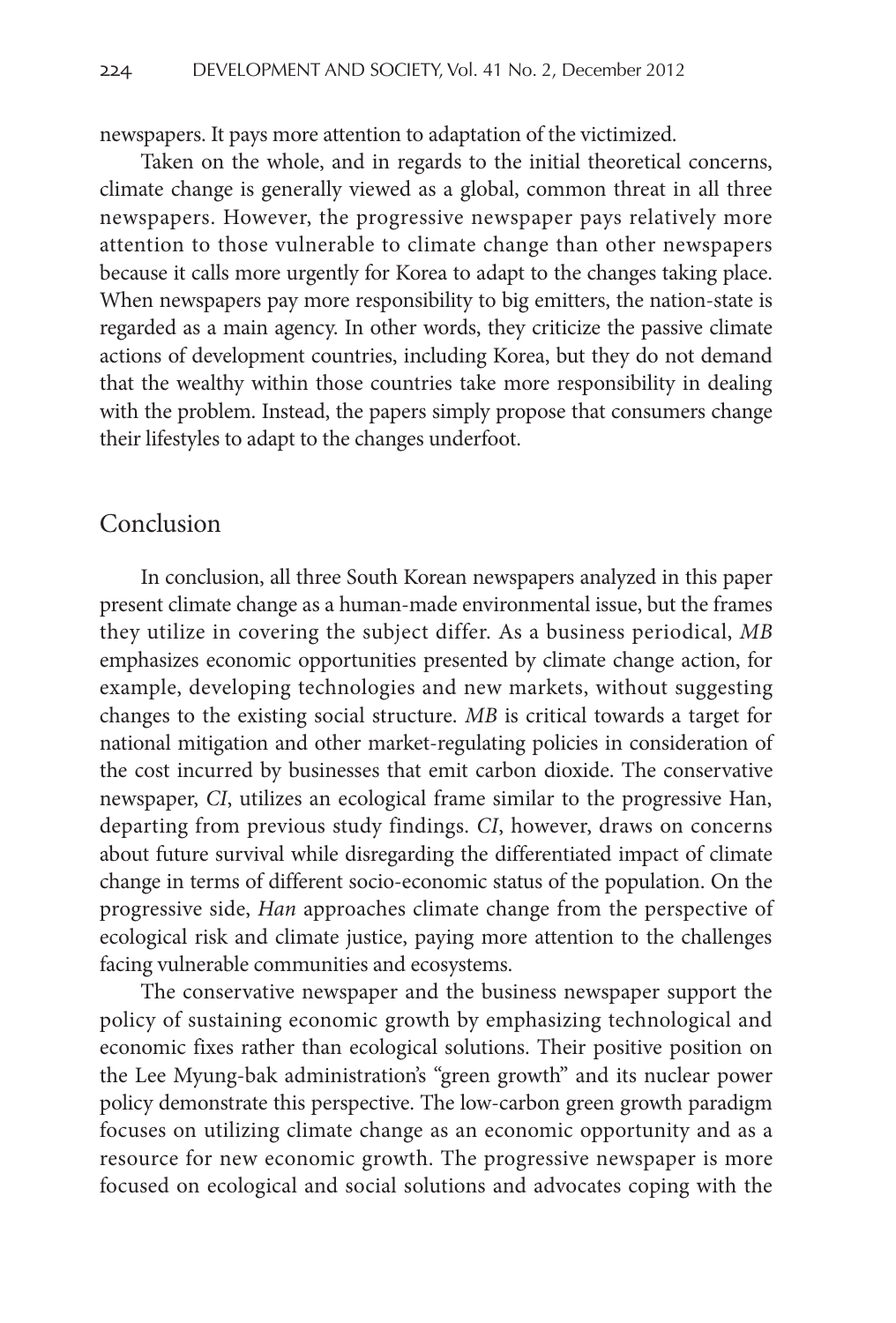issue through regulatory policies and alternative methods. It calls for active reduction in the amount of GHG emissions and takes a critical position on high-risk and big technologies such as nuclear energy. With regard to the global risk presented by climate change, all three newspapers construct a discourse by way of their respective political and economic viewpoints, with only the progressive newspaper covering the social justice aspects of the issue. Despite *Han*'s focus on inequality and victimization, the overall frame of climate change across the three newspapers continues to perpetuate the unequal distribution of risks and benefits.

Climate change poses global risks, but the distribution of risks and benefits are unequal, and social responses to the issue are not always uniform. Because climate change discourse is informed by media organizations' political and economic viewpoints, the overall frame of climate change regenerates the unequal distribution of risks and benefits through its discourses on the issue. As a global issue, climate change is at the forefront of discursive conflicts among progressive, economic, and conservative perspectives.

This study, while limited in scope, is the first of its kind on climate change discourse in South Korea. By tracing the discourse surrounding climate change in the South Korean media during a period of domestic and international transition on the issue, this study serves an important role in identifying the major issues and actors in the climate change policy arena and in comparing climate discourse in an international context. However, this research is limited by the fact that it has only conducted a quantitative analysis of the issue. In the future, the period of research analysis should to be longer and qualitative approaches are required to understand the whole picture of media reports on climate change in Korea.

# References

- Anderson, Alison. 1997. *Media, Culture and the Environment*. New Brunswick, N.J.: Rutgers University Press.
- Beck, Ulrich. 1992. *Risk Society: Towards a New Modernity*. New Delhi: Sage. (Translated from the German *Risikogesellschaft* published in 1986).
- Benford, Robert, and David Snow. 2000. "Framing Processes and Social Movements: An Overview and Assessment." *Annual Review of Sociology* 26:611-39.
- Boykoff, Maxwell. 2007. "Flogging a Dead Norm? Newspaper Coverage of Anthropogenic Climate Change in the United States and United Kingdom from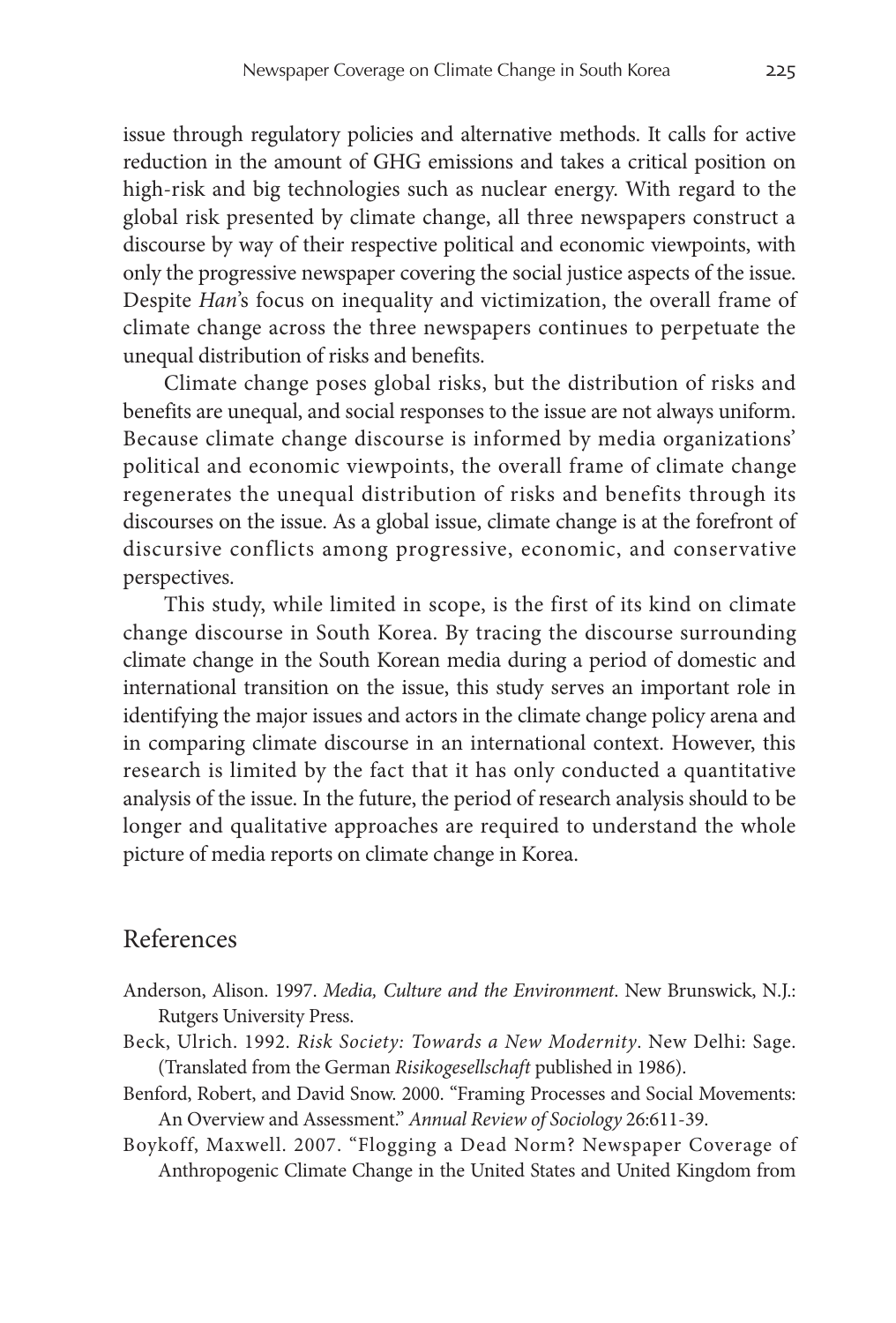2003 to 2006." *Area* 39(2):470-81.

 . 2008. "The Cultural Politics of Climate Change Discourse in UK Tabloids." *Political Geography* 27:549-69.

- Boykoff, Maxwell, and Maria Mansfield. 2008. "'Ye Olde Hot Aire': Reporting on Human Contributions to Climate Change in the UK Tabloid Press." *Environmental Research Letters* 3:1-8.
- Brossard, Dominique, James Shanahan, and Katherine McComas. 2004. "Are Issue-Cycles Culturally Constructed? A Comparison of French and American Coverage of Global Climate Change." *Mass Communication and Society* 7(3):359- 77.
- Broadbent, Jeffrey, and Dana Fisher. 2010. "HSD: Collaborative Research: Social Networks as Agents of Change in Climate Change Policy Making." Poster on Interim Results at NSF conference.
- Carvalho, Anabela. 2005. "Representing the Politics of the Greenhouse Effect: Discursive Strategies in the British Media." *Critical Discourse Studies* 2(1):1-29.
- Doulton, Hugh, and Katrina Brown. 2009. "Ten Years to Prevent Catastrophe? Discourses of Climate Change and International Development in the UK Press." *Global Environmental Change* 19:191-202.
- Han, Dong-Sub. 2001. "Politics, Economics and Ideological Practice of the South Korean Newspapers." *Journal of Communication Science* 1(2):250-94.
- Ikeme, Jekwu. 2003. "Equity, Environmental Justice and Sustainability: Incomplete Approaches in Climate Change Politics." *Global Environmental Change* 13:195- 206.
- International Energy Agency (IEA). 2010. *Key World Energy Statistics 2010*. http:// www.oecd-ilibrary.org/energy/key-world-energy-statistics 2010\_ 9789264095243-en. Accessed October 20, 2011.
- Journalist Association of Korea. 2009. *A Special Opinion Survey of the 45th Anniversary*. http://www.journalist.or.kr/news/articleView.html?idxno=21157. Accessed September 10, 2011.
- Klinsky, Sonja. 2007. "Mapping Emergence: Network Analysis of Climate Change Media Coverage." *The Integrated Assessment Journal Bridging Sciences and Policy* 7(1):1-24.
- Korea Press Foundation. 2008. *Korea media inmates Survey*. http://download.kpf. or.kr/MediaPds/JNQBINIEIRVZDAS.pdf. Accessed September 24, 2011.
- Kuban, Adam. 2008. "The U.S. Broadcast News Media as a Social Arena in the Global Climate Change Debate." Paper presented at the annual meeting of the NCA 94th Annual Convention, San Diego, CA, November 21-24.
- McDonald, Susan. 2009. "Changing Climate, Changing Minds: Applying the Literature on Media Effects, Public Opinion, and the Issue-Attention Cycle to Increase Public Understanding of Climate Change." *International Journal of Sustainability Communication* 4:45-63.

Olausson, Ulrika. 2009. "Global Warming Global Responsibility? Media Frames of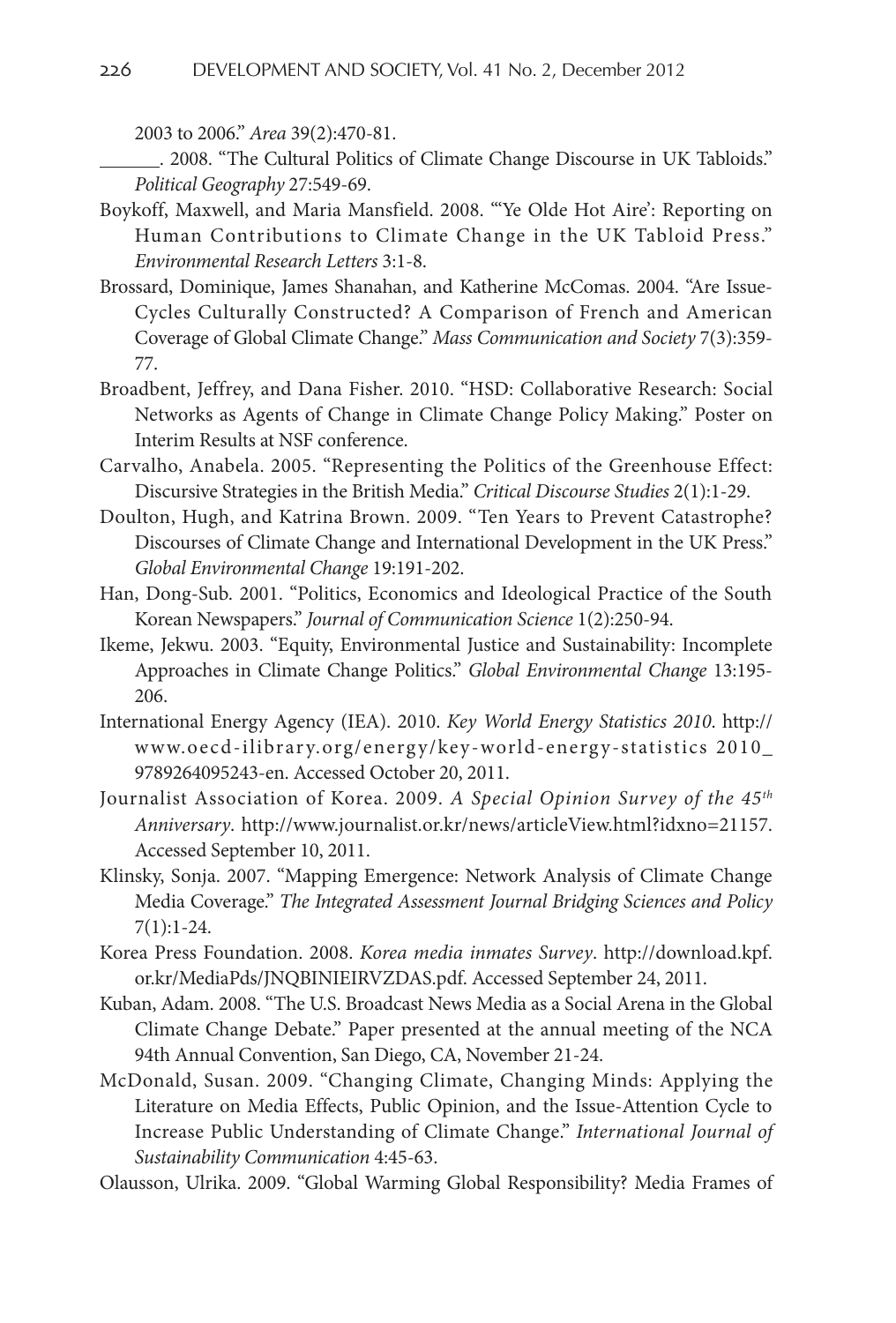Collective Action and Scientific Certainty." *Public Understanding of Science* 18:421-36.

- Phillips, Nelson, and Cynthia Hardy. 2002. *Discourse Analysis: Investigating Processes of Social Construction*. Thousand Oaks, Calif.: Sage.
- Shin, Dong-Ho. 2002. "Trend Analysis of environmental articles in Korean newspapers in the 1990s." Master's dissertation. Seoul National University, Graduate School of Environmental Studies. http://library.snu.ac.kr/site/snu/ viewer/SNUPDFViewer.jsp?cid=978711&moi=68693&file=1596668&type=A& close=Y&chkin=N. Accessed October 11, 2011.
- Shin, Jin-Wook. 2007. "Minjuhwaihuui gongnonjanggwa sahoegaldeung: 1993 nyeon~2006-nyeon *Joseonilbo*wa *Hangyeoryesinmun*ui hedeulain nyuseue daehan naeyong bunseok" (The Public Sphere and Social Conflicts after Democratization: A Quantitative Content Analysis of Headlines News of the *Chosunilbo* and the *Hangyeoresinmun*, 1993-2006). *Hanguk sahoehak* (*Korean Journal of Sociology*) 41(1):57-94.
- Statistics Korea. 2011. *2010 Social Indicators in Korea*. http://kostat.go.kr/portal/ korea/kor\_nw/2/1/index.board?bmode=readandaSeq=245833. Accessed December 12, 2011
- Tankard, James, Laura Hendrickson, Jackie Silberman, Kris Bliss, and Salma Ghanem. 1991. "Media Frames: Approaches to Conceptualization and Measurement." Paper presented at the annual meeting of the Association for Education in Journalism and Mass Communication, Boston, Massachusetts.
- Tokar, Bria. 2010. *Toward Climate Justice: Perspectives on the Climate Crisis and Social Change*. Porsgrunn, Norway: Communalism Press.
- Wilson, Kris. 1995. "Mass Media as Sources of Global Warming Knowledge." *Mass Communications Review* 22(1-2):75-89.
- World Resources Institute (WRI). 2005. *Navigating the Numbers: Greenhouse Gas Data and International Climate Policy*. http://pdf.wri.org/navigating\_numbers. pdf. Accessed September 28, 2011
- Yun, Sun-Jin. 2012. "Nuclear Power for Climate Mitigation? Contesting Frames in Korean Newspapers." *Asia Europe Journal* 10(1):57-73.
- Zehr, Stephen.2009. "An Environmentalist/Economic Hybrid Frame in US Press Coverage of Climate Change, 2000-2008." Pp. 80-91 in *Climate Change and the Media*, edited by Tammy Boyce and Justin Lewis. New York: Peter Lang Publishing.

*Sun-Jin Yun* is a professor at the Graduate School of Environmental Studies, Seoul National University. She received her Ph.D. in energy and environmental policy concentrated on political economy of energy and environment at the University of Delaware. She has conducted extensive research on Korean energy, environmental,